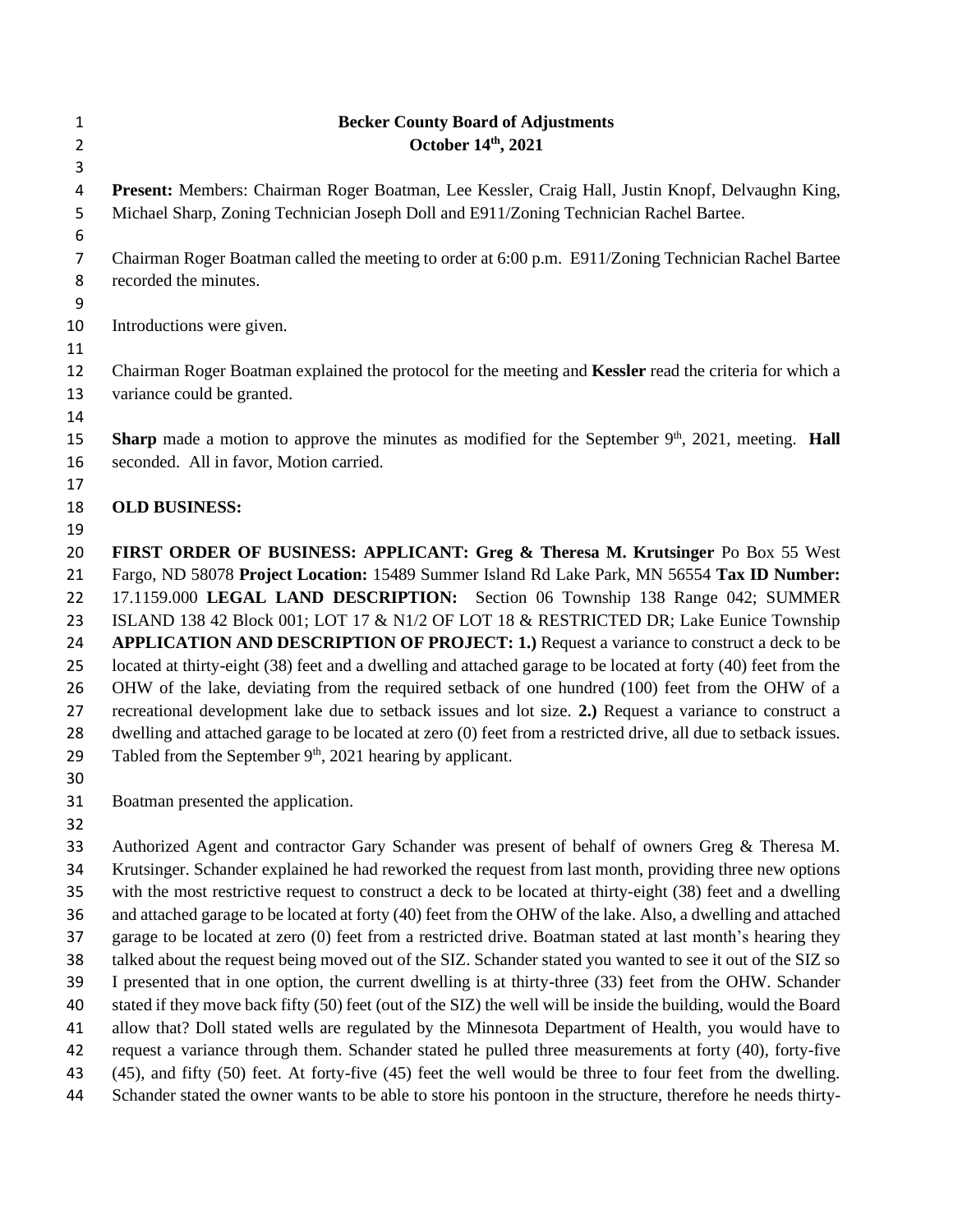nine (39) feet for the length of the pontoon to the tongue of the trailer. A forty-five (45) foot building would

- have an interior of forty-four (44) feet, allowing for two and a half feet on either side of the trailer. Boatman
- stated it is not the Boards job to design the building, we just want you out of the SIZ, that is our job.
- 

 Sharp asked if the pontoon could be stored off site. Schander stated it is the intent of the project to store both the pontoon and skid steers to be able to maintain the road in the winter months, and to have living quarters above. Boatman stated you can get offsite storage. Schander stated the request is improving the site by being back fifteen (15) feet from what is existing and reducing the impervious coverage. Boatman replied the Board was clear that you need to be at least fifty (50) feet back from the OHW and now you want less. Schander stated he was not sure where the fifty (50) foot mark fell in relation to the well at that time. Knopf asked if a forty (40) foot building would be acceptable. Schander stated they need a forty-five (45) foot building to fit the pontoon. Schander added that the corner where the well is located is where the door was to be located. Hall asked if they could back in another way. Hall added they cannot break the rules just because the owner cannot fit a pontoon in there, that is too much for that lot, the well is there and there

are other setbacks that must be met.

 Hall stated he will support the plan that moves the structure out of the SIZ. Kessler acknowledged the existing structure is much closer, however, if they want to build outside of the existing footprint then they have to be out of the SIZ.

 No one spoke for or against the application. There was no written correspondence for or against the application. At this time, testimony was closed. Chairman Roger Boatman opened the matter for

- discussion by the Board.
- 

## **Motion:** Hall made a motion to **approve as modified**:

- **1.)** Approve a variance, as modified to construct a deck to be located at forty-two (42) feet and a
- dwelling and attached garage to be located at fifty (50) feet from the OHW of the lake, deviating from
- the required setback of one hundred (100) feet from the OHW of a recreational development lake due to setback issues and lot size.
- **2.)** Approve a variance to construct a dwelling and attached garage to be located at zero (0) feet from a restrictive drive, all due to setback issues.
- All due to lot size, due to the fact it fits within the surrounding community, it is reducing the impervious
- coverage and moving structures out of the SIZ.
- With the stipulation the structure is limited to 40'x50' in size, is located back fifty (50) feet from the
- OHW (out of the SIZ), and stormwater retention is established and maintained on the lake side.
- 
- **Knopf second**. All in favor. **Motion carried**. Variance **approved as modified.**
- 
- **NEW BUSINESS:**

 **SECOND ORDER OF BUSINESS: APPLICANT: Michael W. Larson** 24 Prairiewood Dr Fargo, ND 58103 **Project Location:** 25103 Co Hwy 22 Detroit Lakes, MN 56501 **Tax ID Number:** 19.0332.000 **LEGAL LAND DESCRIPTION:** Section 16 Township 138 Range 041; 16-138-41 PT SW1/4 SW1/4: COMM SW COR SEC 16 N 1323.92', E 444.71', S 33' TO POB; SW 147.60', S 319.65', SE 117.62', NELY 250.12', ELY 34.37', NE 103.36', SE 17', NE 129.97', NE 81.09', NW 167.51', N 56.39', W 314.7' TO POB.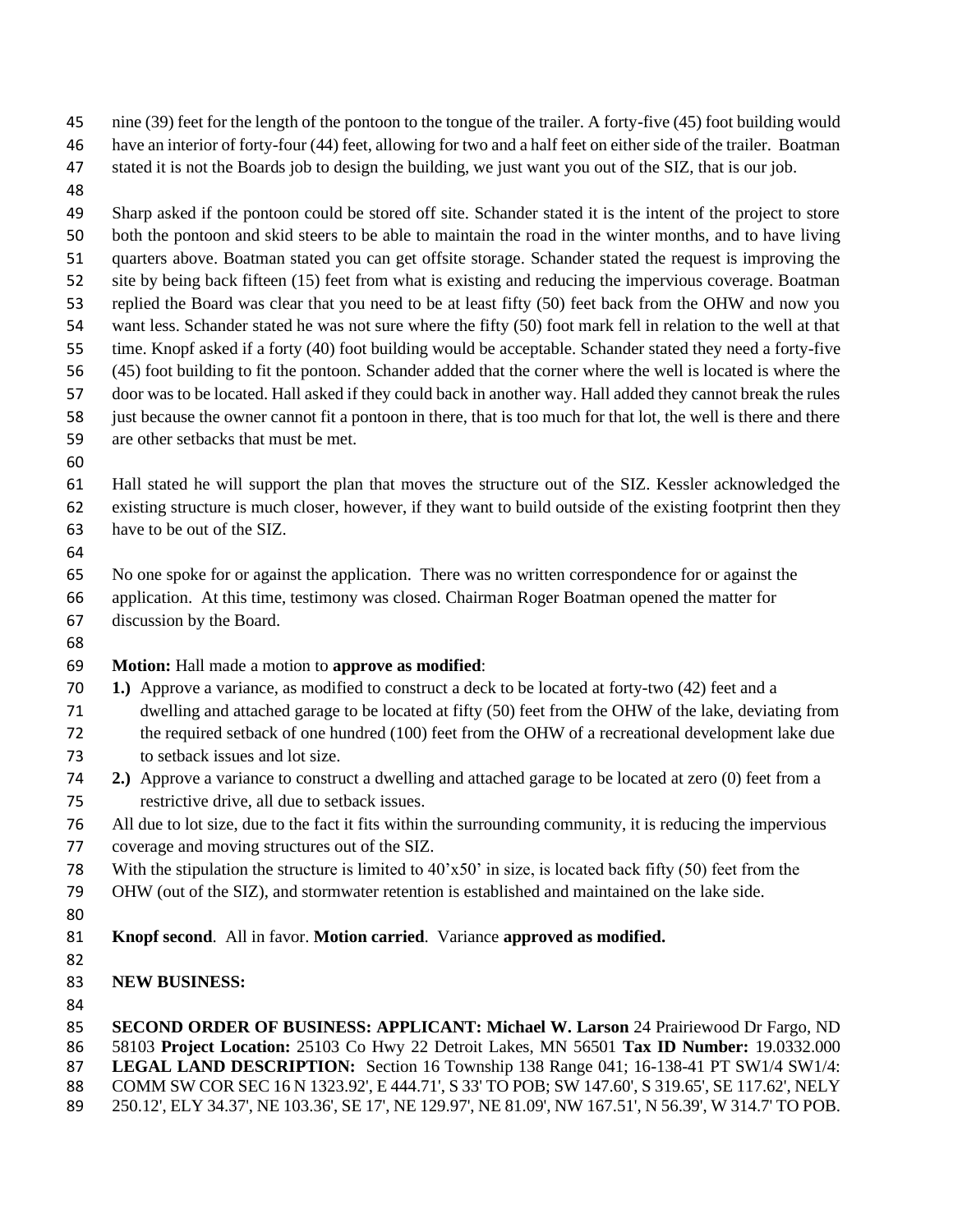TRACT A, B.; Lake View Township **APPLICATION AND DESCRIPTION OF PROJECT:**  Requesting a variance to construct three (3) additional business signs for a total additional area of 248 square feet. Boatman presented the application. Authorized Agents Suzie and Zach Felt were present of behalf of owner Michael W. Larson. Felt explained the request to construct three (3) additional business signs for a total additional area of 248 square feet. Boatman stated it was a straightforward request, however, how will the signs be lit. Felt stated they had not decided on that yet, noting the existing sign uses solar. Felt stated they have a box on the side of one of the buildings but had not considered extending electrical for the signs. No one spoke for or against the application. There was no written correspondence for or against the application. At this time, testimony was closed. Chairman Roger Boatman opened the matter for discussion by the Board. Boatman stated lighting should not affect the traffic on the highway. Knopf stated the intersection is already luminated well. Hall stated the lights should be directed upwards. **Motion:** Sharp made a motion to **approve** a variance to construct three (3) additional business signs for a total additional area of 248 square feet, due to the fact it does not change the character of the locality, this is a commercial area with many signs, is a reasonable request, it is consistent with the purposes and intent of the Becker County Ordinance and Comprehensive Plan, and MNDOT has already approved the proposal with the stipulation that all sign lighting is aimed at the sign to reduce effects on traffic. **King second**. All in favor. **Motion carried**. Variance **approved. THIRD ORDER OF BUSINESS: APPLICANT: John B. McLaughlin** Po Box 420 Glidden, IA 51443 **Project Location:** 14169 W Sallie Dr. Detroit Lakes, MN 56501 **Tax ID Number:** 19.0110.000 **LEGAL LAND DESCRIPTION:** Section 07 Township 138 Range 041; .64 AC LYING 324' S OF NE COR LOT 5 KNOWN AS LOTS 1 & 2; Lake View Township. **APPLICATION AND DESCRIPTION OF PROJECT: 1.)** Request a variance to construct a deck to be located at fifty (50) feet and a dwelling to be located at sixty (60) feet from the OHW of the lake, deviating from the required setback of one hundred (100) feet from a recreational development lake. **2.)** Request a variance to construct a detached garage to be located at sixty (60) feet from the OHW of the lake, deviating from the required setback of one hundred (100) feet from a recreational development lake. Boatman presented the application. Owner John B. McLaughlin was present. McLaughlin explained the request to construct a deck to be located at fifty (50) feet and a dwelling to be located at sixty (60) feet from the OHW of the lake, and to construct a detached garage to be located at sixty (60) feet from the OHW of the lake. McLaughlin presented a picture of a fox that has been on the property for many years. McLaughlin explained it has been an important landmark to his family since he was a child and when they saw the lot for sale recently, they had to purchase

 it to preserve the lot. McLaughlin stated the neighbor came to him with concerns that the garage needed to be moved over so they are taking that into consideration for this project. McLaughlin stated they would like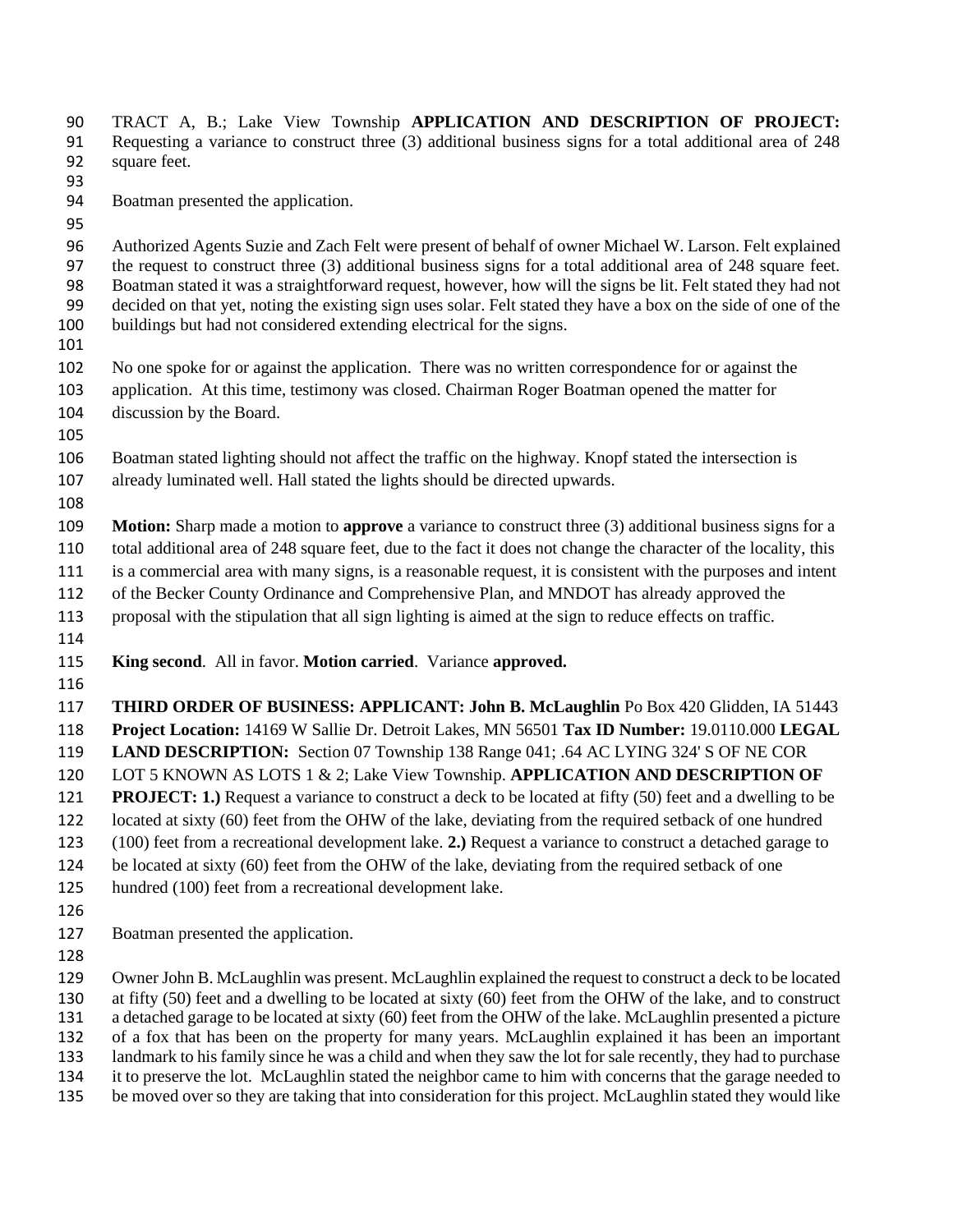| 136<br>137<br>138<br>139        | to make the best use of the lot and not have a monstrosity. McLaughlin noted there is an old berm on the<br>lot. With the deck at fifty (50) feet and the house at sixty (60) feet there is just enough room for a car<br>between the berm. McLaughlin stated they will control the stormwater on the property and created a plan<br>with Soil and Water that will keep 2,800 gallons of water a year from going into the lake. |  |  |  |  |  |
|---------------------------------|---------------------------------------------------------------------------------------------------------------------------------------------------------------------------------------------------------------------------------------------------------------------------------------------------------------------------------------------------------------------------------------------------------------------------------|--|--|--|--|--|
| 140<br>141<br>142<br>143<br>144 | Hall stated when the Board toured the lot a neighbor, Richard Holmer, was present stating concerns for a<br>septic on the lot. McLaughlin stated he was not aware of the issue. Hall stated it appeared there was<br>something under the ground fairly close to the lake. Bartee stated there was nothing in the file for an existing<br>septic, therefore the septic was either older than 1971 or it was unpermitted.         |  |  |  |  |  |
| 145<br>146<br>147<br>148<br>149 | No one spoke for or against the application. There was no written correspondence for or against the<br>application. At this time, testimony was closed. Chairman Roger Boatman opened the matter for<br>discussion by the Board.                                                                                                                                                                                                |  |  |  |  |  |
| 150<br>151<br>152               | Kessler stated this was an improvement to the lot. Boatman stated they should be required to keep and<br>maintain the berm. McLaughlin stated they will do so.                                                                                                                                                                                                                                                                  |  |  |  |  |  |
| 153<br>154                      | Motion: Kessler made a motion to:                                                                                                                                                                                                                                                                                                                                                                                               |  |  |  |  |  |
| 155<br>156<br>157<br>158        | 1.) Approve a variance to construct a deck to be located at fifty (50) feet and a dwelling to be<br>located at sixty (60) feet from the OHW of the lake, deviating from the required setback of one<br>hundred (100) feet from a recreational development lake.                                                                                                                                                                 |  |  |  |  |  |
| 159<br>160<br>161<br>162        | 2.) Approve a variance to construct a detached garage to be located at sixty (60) feet from the OHW<br>of the lake, deviating from the required setback of one hundred (100) feet from a recreational<br>development lake.                                                                                                                                                                                                      |  |  |  |  |  |
| 163<br>164<br>165<br>166        | All due to the fact it is a reasonable request, it is in harmony with the purposes and intent of the Becker<br>County Ordinance and Comprehensive Plan, it will maintain the essential character of the neighborhood,<br>and it will be an improvement to the lot.                                                                                                                                                              |  |  |  |  |  |
| 167<br>168                      | Hall second. All in favor. Motion carried. Variance approved.                                                                                                                                                                                                                                                                                                                                                                   |  |  |  |  |  |
| 169<br>170<br>171               | FORTH ORDER OF BUSINESS: APPLICANT: Chad D. Smoley 3403 Mulberry Alcove St. Paul,<br>MN 55129 Project Location: 13281 W Lake Sallie Dr Detroit Lakes, MN 56501 Tax ID Number:<br>19.0355.011 LEGAL LAND DESCRIPTION: Section 18 Township 138 Range 041; THE S 150' OF N                                                                                                                                                         |  |  |  |  |  |
| 172<br>173<br>174<br>175        | 750' OF LOT 8 BET LAKE & TWP ROAD; Lake View Township. APPLICATION AND<br><b>DESCRIPTION OF PROJECT:</b> Request a variance to construct a patio to be located at forty-eight (48)<br>feet and a dwelling to be located at sixty-three (63) feet from the OHW of the lake, deviating from the<br>required setback of seventy-five (75) feet from a general development lake, due to setback issues and lot                      |  |  |  |  |  |
| 176<br>177<br>178               | size.                                                                                                                                                                                                                                                                                                                                                                                                                           |  |  |  |  |  |
| 170                             | Boatman presented the application.                                                                                                                                                                                                                                                                                                                                                                                              |  |  |  |  |  |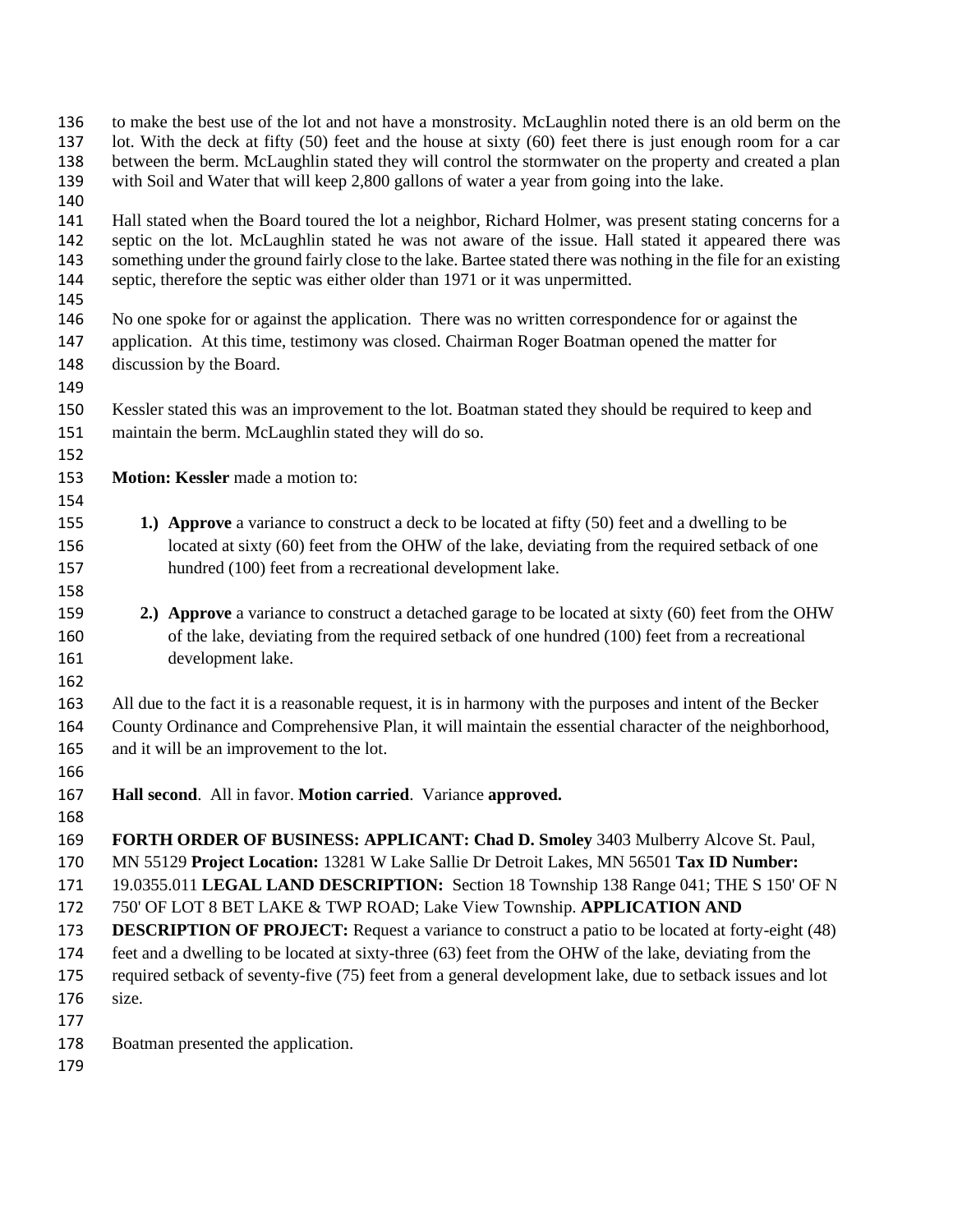- Authorized Agents Anthony Boehm and Kevin Lefebvre were present on behalf of owner Chad D. Smoley.
- Boehm explained the request to construct a patio to be located at forty-eight (48) feet and a dwelling to be
- located at sixty-three (63) feet from the OHW of the lake. Boehm explained they were unable to use SBA
- (Setback Averaging) because it is not considered a lot of record per the Ordinance. Sharp stated he was in
- favor of the presented stormwater management plan of gutters to downspouts to water retention areas.
- Boatman asked what the impervious was. Boehm replied 17%.
- 
- No one spoke for or against the application. There was no written correspondence for or against the
- application. At this time, testimony was closed. Chairman Roger Boatman opened the matter for
- discussion by the Board.
- 

 Kessler stated it is a good proposal and is much like the previous request. Sharp noted neighboring lots have similar setbacks.

 **Motion:** Kessler made a motion to approve a variance to construct a patio to be located at forty-eight (48) feet and a dwelling to be located at sixty-three (63) feet from the OHW of the lake, deviating from the required setback of seventy-five (75) feet from a general development lake, due to setback issues and lot size, due to the fact it is a reasonable request, it is consistent with the purposes and intent of the Becker County Ordinance and Comprehensive Plan, it fits within the essential character of the locality, and it will be using the lot in a reasonable manor.

- 
- **Knopf second**. All in favor. **Motion carried**. Variance **approved.**
- 

**FIFTH ORDER OF BUSINESS: APPLICANT: James Buus & Cheri Marthaller-Buus 4255 58th St**  S Fargo, ND 58104 **Project Location:** 20990 Aljoe Ln Rochert, MN 56578 **Tax ID Number:**  10.0013.000 & 10.0028.000 **LEGAL LAND DESCRIPTION: 10.0013.000:** Section 02 Township 139 Range 040; LOT 3 & **10.0028.000:** Section 03 Township 139 Range 040; E 15' OF LOT 6; Erie Township. **APPLICATION AND DESCRIPTION OF PROJECT:** Request a variance to construct a detached garage to be located at nine (9) feet from the road ROW, deviating from the required setback of 209 twenty (20) feet from the ROW on a dedicated township road on a riparian lot, due to setback issues. 

- 211 Doll presented the application.
- 

 Owner James Buus was present along with contractor Stephan Boehm from Lighthouse Construction. Buus explained to construct a detached garage to be located at nine (9) feet from the road ROW. Boehm referenced the survey provided in the packet noting Aljoe Lane was built as a loop, it does not physically exist how it was designed on the survey. Boehm stated they thought the variance would have to be from 217 the front side where the actual road is, but we must be back from where it is legally surveyed. Boehm noted another hardship is that the lot is shaped like a piece of pie. Hall asked how much fill will be brought in. Boehm replied we do not want to tear into the hill much, we will put a wall in. Buus stated

they want to keep it natural and disrupt it as little as possible.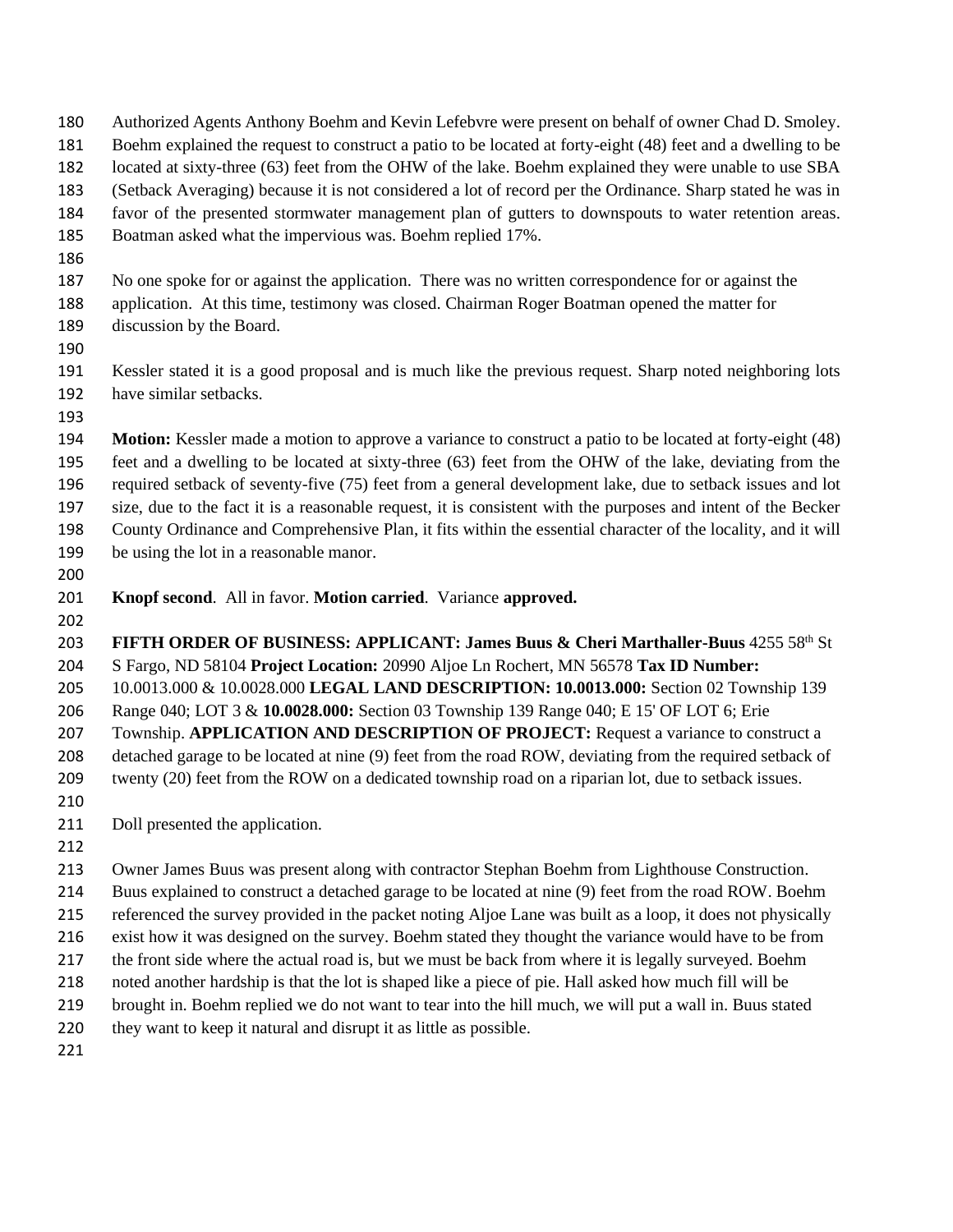- No one spoke for or against the application. There was no written correspondence for or against the
- application. At this time, testimony was closed. Chairman Roger Boatman opened the matter for
- discussion by the Board.
- 
- Hall stated this is very close to the road ROW, but this is a reasonable request, and this road has minimal use.
- 
- **Motion:** Sharp made a motion to construct a detached garage to be located at nine (9) feet from the road ROW, deviating from the required setback of twenty (20) feet from the ROW on a dedicated township road on a riparian lot, due to setback issues, due to the fact it is a reasonable request, and it is consistent with the purposes and intent of the Becker County Ordinance and Comprehensive Plan, the plight of the landowner is due to circumstances unique to the property (unique lot shape) not created by the landowner, and all neighbors have garages as close or closer than the proposed project.
- 
- **King second**. All in favor. **Motion carried**. Variance **approved.**
- 

 **SIXTH ORDER OF BUSINESS: APPLICANT: Donald J. & Marilyn K. Wold** 12 N Broadway #12 Fargo, ND 58102 **Project Location:** 12245 Fern Beach Dr Detroit Lakes, MN 56501 **Tax ID Number:**  19.0827.000 & 19.0828.000 **LEGAL LAND DESCRIPTION: 19.0827.000**: Section 19 Township 138 Range 041; BIRCH HILL 138 41; BEG AT SW COR LOT 2 TH SE 255' TO SE COR TH NE 20' NW TO W LN & SW 30' TO BEG & **19.0828.000**: Section 19 Township 138 Range 041; BIRCH HILL 138 41; N1/2 OF LOT 3; Lake View Township. **APPLICATION AND DESCRIPTION OF PROJECT: 1.)** Request a variance to construct a deck and 3-season porch to be located at fifty-eight (58) feet from the OHW of the lake, deviating from the required setback of seventy-five (75) feet from the OHW of a general development lake. **2.)** Request a variance to construct a deck and 3-season porch to be located at six (6) feet from the side lot line, deviating from the required setback of ten (10) feet from the side lot 248 line, due to setback issues.

- 
- Boatman presented the application.
- 

252 Owner Donald J. Wold was present along with contractor Dave Anderson. Anderson explained the request<br>253 to construct a deck and 3-season porch to be located at fifty-eight (58) feet from the OHW of the lake and to construct a deck and 3-season porch to be located at fifty-eight (58) feet from the OHW of the lake and six (6) feet from the side lot line. Hall asked what the roof height will be. Anderson replied eight (8) foot side walls so about fourteen (14) feet at the peak. Anderson explained it is the only spot to build because of the front elevation of the house. Anderson noted the request would not change the footprint of the property, there is already an existing deck in this location. Anderson added aesthetically this would be the best location. Hall stated they are building a porch in the same footprint as the existing deck, however, now you will have a wall where a deck was, so now the neighbors would look into a wall not though a deck. Hall stated once you extend that out, they will see a wall, I am not opposed to the porch I just think it could be moved over. Boatman stated this request would be limiting the neighbors view, I sat on their deck. Boatman asked if they could flip the deck with the porch and place the porch in the center of the building. Sharp and Hall were in favor of this modification. Sharp stated they can build within the footprint without a variance, noting they could replace the deck as is.

- 
- Wold and Anderson exited the Hearing.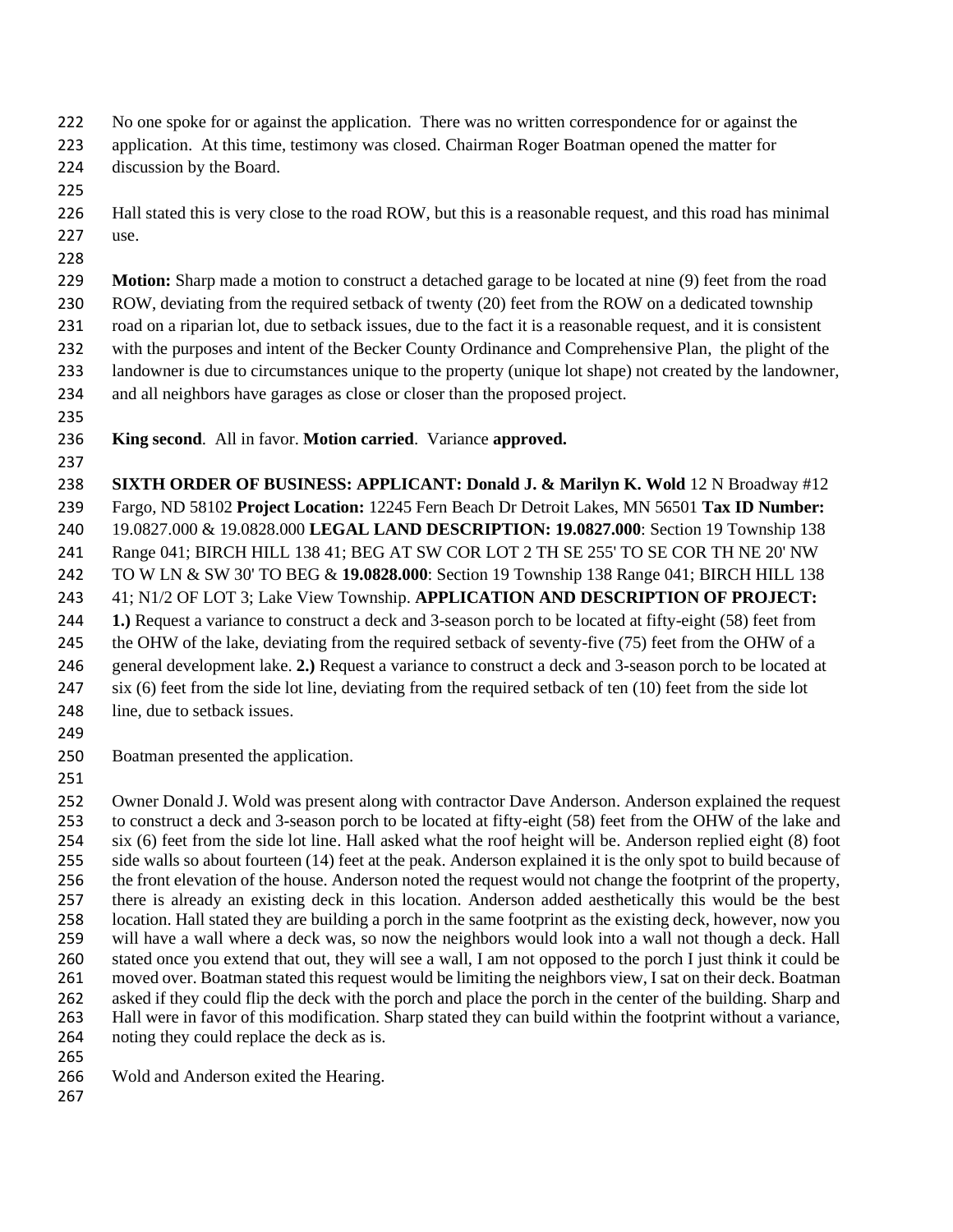| 268        | Doll presented a letter about the request to the Board from the Pelican River Watershed. Letters are on file |  |  |  |  |
|------------|--------------------------------------------------------------------------------------------------------------|--|--|--|--|
| 269        | in the Becker County Zoning Office.                                                                          |  |  |  |  |
| 270        |                                                                                                              |  |  |  |  |
| 271        | <b>From:</b> PRWD Permit <prwdpermit@arvig.net></prwdpermit@arvig.net>                                       |  |  |  |  |
| 272        | Sent: Thursday, October 14, 2021 8:51 AM                                                                     |  |  |  |  |
| 273        | To: Rachel D. Bartee rachel.bartee@co.becker.mn.us                                                           |  |  |  |  |
| 274        | Cc: Kyle P. Vareberg < kyle.vareberg@co.becker.mn.us>; 'Tera Guetter' tera.guetter@arvig.net                 |  |  |  |  |
| 275        | Subject: [EXTERNAL]Becker County Board of Adjustments Meeting for October 14, 2021 -                         |  |  |  |  |
| 276        | <b>PRWD Comments</b>                                                                                         |  |  |  |  |
| 277        |                                                                                                              |  |  |  |  |
| 278<br>279 | Good morning,                                                                                                |  |  |  |  |
| 280        | PRWD has two comments on the Agenda for the October 14 Board of Adjustments meeting. Please                  |  |  |  |  |
| 281        | forward the following comments to the Becker County Board of Adjustments members before the                  |  |  |  |  |
| 282        | Thursday, October 14 meeting for their consideration.                                                        |  |  |  |  |
| 283        |                                                                                                              |  |  |  |  |
| 284        | <b>Donald &amp; Marilyn Wold</b> – 12245 Fern Beach Dr., Detroit Lakes. Regarding request #2, to             |  |  |  |  |
| 285        | construct a deck and 3-season porch to be located at six feet from the side lot line, deviating from         |  |  |  |  |
| 286        | the required setback of ten feet from the side lot line. PRWD recommends requiring a stormwater              |  |  |  |  |
| 287        | management plan if the variance to the side lot line setback is granted to avoid potential stormwater        |  |  |  |  |
| 288        | runoff impacts to the nearby adjacent neighboring property structure (swale, infiltration                    |  |  |  |  |
| 289        | raingarden). PRWD staff would be happy to provide assistance and guidance.                                   |  |  |  |  |
| 290        |                                                                                                              |  |  |  |  |
| 291        | Thank you for the opportunity to provide comments.                                                           |  |  |  |  |
| 292        | Sincerely,                                                                                                   |  |  |  |  |
| 293        | Gina Kemper-Water Resource Coordinator                                                                       |  |  |  |  |
| 294        | Tera Guetter-Administrator                                                                                   |  |  |  |  |
| 295        | <b>Pelican River Watershed District</b>                                                                      |  |  |  |  |
| 296        |                                                                                                              |  |  |  |  |
| 297        | No one spoke for or against the application. There was no additional written correspondence about the        |  |  |  |  |
| 298        | application. At this time, testimony was closed. Chairman Roger Boatman opened the matter for                |  |  |  |  |
|            |                                                                                                              |  |  |  |  |
| 299        | discussion by the Board.                                                                                     |  |  |  |  |
| 300        |                                                                                                              |  |  |  |  |
| 301        | Hall stated it appeared the applicant was not in favor of relocating it in the center of the building. Knopf |  |  |  |  |
| 302        | asked if they could move it to the middle. Doll stated the variance would have to stipulate that.            |  |  |  |  |
| 303        |                                                                                                              |  |  |  |  |
| 304        | Motion: King made a motion to:                                                                               |  |  |  |  |
| 305        |                                                                                                              |  |  |  |  |
| 306        | 1.) Deny a variance to construct a deck and 3-season porch to be located at fifty-eight (58) feet from the   |  |  |  |  |
|            |                                                                                                              |  |  |  |  |
| 307        | OHW of the lake, deviating from the required setback of seventy-five (75) feet from the OHW of a             |  |  |  |  |
| 308        | general development lake.                                                                                    |  |  |  |  |
| 309        |                                                                                                              |  |  |  |  |
| 310        | 2.) Deny a variance to construct a deck and 3-season porch to be located at six (6) feet from the side lot   |  |  |  |  |
| 311        | line, deviating from the required setback of ten (10) feet from the side lot line.                           |  |  |  |  |
| 312        |                                                                                                              |  |  |  |  |
| 313        | Due to the fact it will impose on the neighbors view of the lake.                                            |  |  |  |  |
| 314        |                                                                                                              |  |  |  |  |
| 315        | Sharp second. All in favor. Motion carried. Variance denied.                                                 |  |  |  |  |
|            |                                                                                                              |  |  |  |  |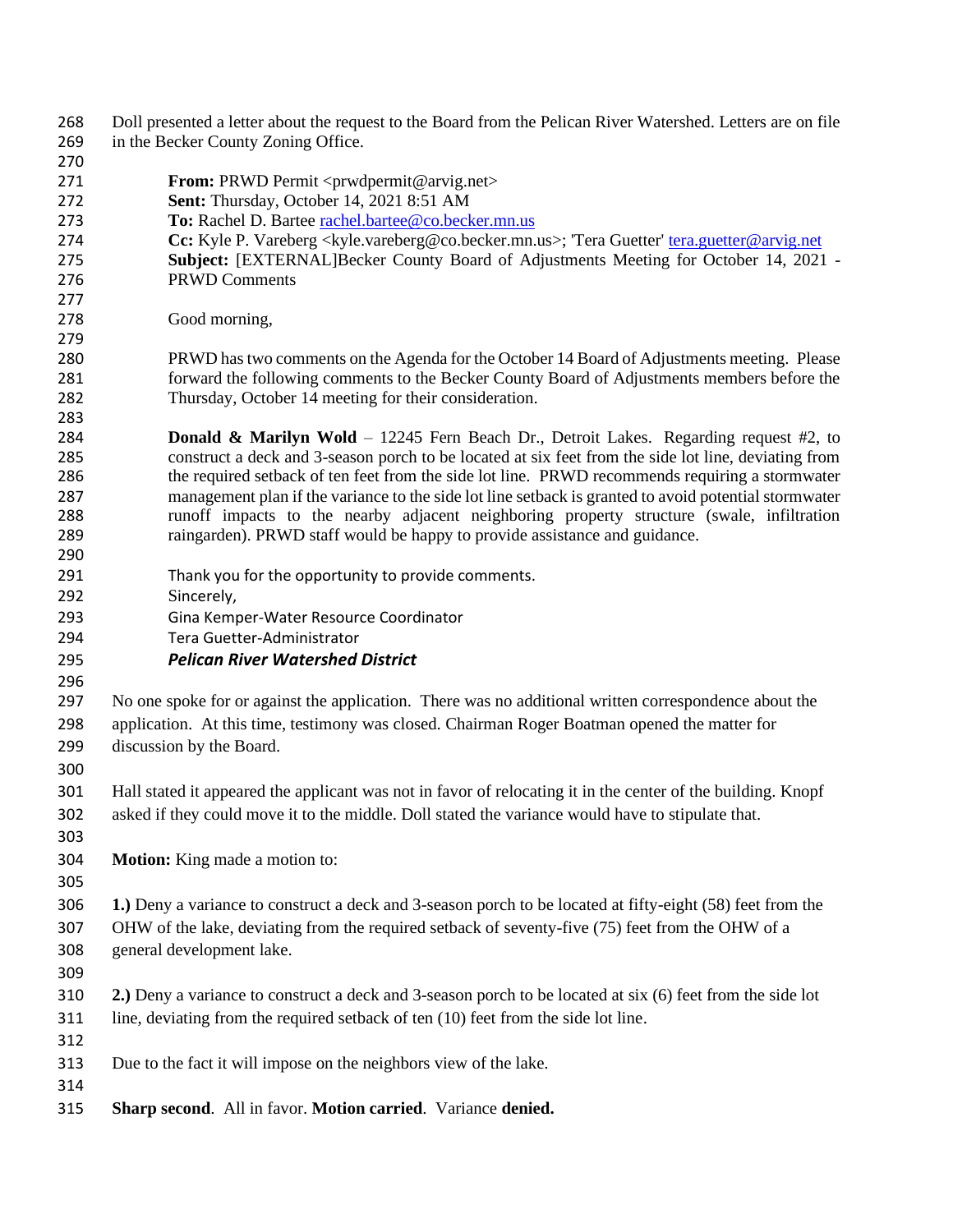COR LOT 7 TH NW 98.4' NE 81' AL RD SE 120' SW AL LK 71' & NW 14' TO BEG; Maple Grove Township. **APPLICATION AND DESCRIPTION OF PROJECT: 1.)** Request a variance to construct a detached garage to be located at thirty-two (32) feet from the centerline of a public road, deviating from the required setback of thirty-six and a half (36.5) feet from the centerline of a thirty-three (33) foot wide public road on a riparian lot. **2.)** Request a variance to construct a dwelling addition to be located at sixty (60) feet from the OHW of the lake, deviating from the required setback of one hundred (100) feet from the OHW of a recreational development lake, due to setback issues and lot size. Boatman presented the application. Owner Richard Hulswit was present. Hulswit explained the request to construct a detached garage to be located at thirty-two (32) feet from the centerline of a public road and to construct a dwelling addition to be located at sixty (60) feet from the OHW of the lake. Hulswit stated the request is not encroaching on the road, it only be varying four (4) feet from the required road setback. Hulswit noted if they moved further back it would put them closer to the SIZ. In addition, it would create a longer driveway, which would create a higher impervious putting the lot over the allowed 25%. Hulswit stated the structure is a very small one- bedroom cabin. They would like to add on to the backside, away from the lake, the hardship is the existing cottage is located within the one hundred (100) foot setback from the lake. Kessler stated the existing lot coverage is 16% and you are asking for 25%. Hall noted this is a very large addition. Hall asked if they could move it back 4.5 feet from the road so it will not need a roadside variance. Hulswit stated if they move it back it would extend the driveway and increase their coverage over 25%. Hulswit noted the request is like others in the area. Hall stated he was in favor of the garage moving back from the road. Knopf stated he was in favor of moving the garage back from the road and having the lot be 344 over coverage for the driveway. Hall stated you can have a  $16'x27.5'$  driveway that would be reasonable for a sixteen (16) foot door and put your project at 26.17% coverage. Hall stated he would prefer to deny the request from the road ROW and give them a variance for impervious coverage. Hall stated they are looking at not just for your lifetime, but down the road at the future of the lot. No one spoke for or against the application. There was no additional written correspondence for or against the application. At this time, testimony was closed. Chairman Roger Boatman opened the matter for discussion by the Board. **Motion:** Hall made a motion to: **1.)** To **DENY** a request to construct a detached garage to be located at thirty-two (32) feet from the centerline of a public road, deviating from the required setback of thirty-six and a half (36.5) feet from the centerline of a thirty-three (33) foot wide public road on a riparian lot. **2.)** To **APPROVE** a request a variance to construct a dwelling addition to be located at sixty (60) feet from the OHW of the lake, deviating from the required setback of one hundred (100) feet from the OHW of a recreational development lake, due to setback issues and lot size. 

 **SEVENTH ORDER OF BUSINESS: APPLICANT: Richard & Cindy Hulswit** 3701 Norman Ct S Fargo, ND 58104 **Project Location:** 35397 325 th Ave Ogema, MN 56569 **Tax ID Number:** 20.0385.000 **LEGAL LAND DESCRIPTION:** Section 26 Township 142 Range 040; PT LOT 7 BEG 142' N OF SE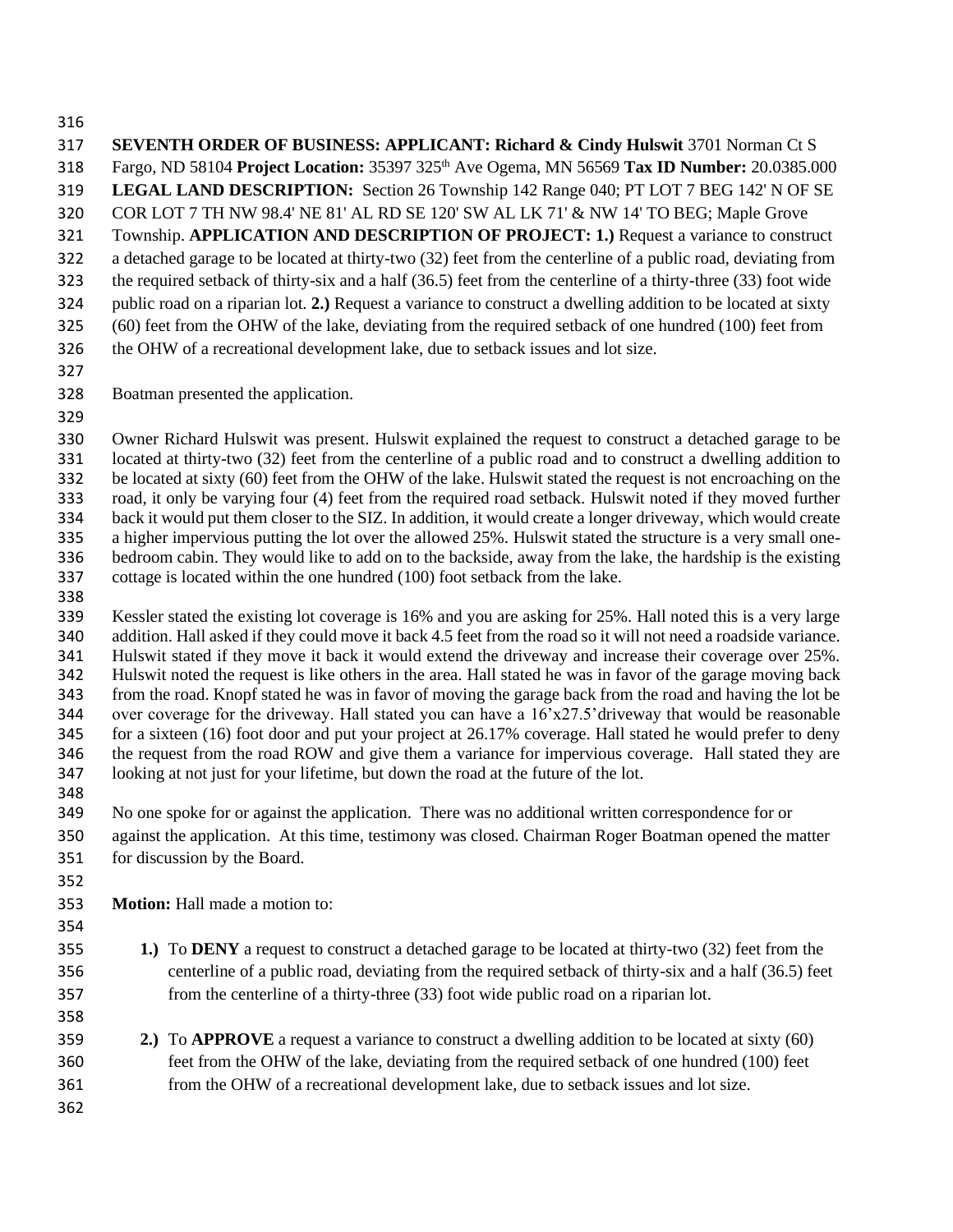- **3.)** Also modified to **APPROVE** a variance to exceed allowable impervious surface, to be at 26.17% lot coverage.
- 
- All due to setback issues, due to the fact the request is consistent with the purposes and intent of the Becker County Ordinance and Comprehensive Plan, it will not alter the character of the locality, and the request will be out of the ROW, with the stipulation the driveway will be no larger than 16'x27.5'.
- 
- **Knopf second**. All in favor. **Motion carried**. Variance **approved.**
- 
- **EIGHTH ORDER OF BUSINESS: APPLICANT: Jamie T. & Rena L. Stenseth** 709 Wyndemere Dr
- West Fargo, ND 58078 **Project Location:** 21737 Co Hwy 32 Rochert, MN 56578 **Tax ID Number:**
- 10.0034.001 **LEGAL LAND DESCRIPTION:** Section 03 Township 139 Range 040; 3-139-40 PT
- GOVT LOT 1: BEG SW COR LOT 1 BLK 1 STROBEL SHRS, W 78.49' TO CTR CSAH 32, S AL
- CTR HWY 145.86', ELY 265.05' TO COTTON LK, N AL LK 99.94', W 261.13' TO POB.; Erie
- Township. **APPLICATION AND DESCRIPTION OF PROJECT: 1.)** Request a variance to construct
- a porch to be located at sixty-seven (67) feet and a dwelling addition to be located at eighty-four (84) feet
- from the OHW of the lake, deviating from the required setback of one hundred (100) feet from a
- recreational development lake. **2.)** Request a variance to construct an attached garage to be located at
- eighty-nine (89) feet from the centerline of a county highway, deviating from the required setback of
- ninety-five (95) feet from the centerline of a county highway. **3.)** Request a variance to construct an
- attached garage to be located fourteen (14) feet from a drainfield, deviating from the required setback of twenty (20) feet. All due to setback issues and lot size.
- 
- Boatman presented the application.
- 

 Owners Jamie T. & Rena L. Stenseth were present. Stenseth explained the request to construct a porch to be located at sixty-seven (67) feet and a dwelling addition to be located at eighty-four (84) feet from the OHW of the lake and to construct an attached garage to be located at eighty-nine (89) feet from the centerline of a county highway and fourteen (14) feet from a drainfield. Stenseth stated that the addition will be for a rec room and breezeway. Stenseth stated they are observing the ten (10) foot setback from the side lot line. Stenseth stated the proposed sketch shows everything I will ever want to construct on the lot. Stenseth stated this is a tough lot to meet both the road and the OHW setbacks. Stenseth stated this is the best plan for the lot. Stenseth stated he could turn the garage as well. Boatman asked if it would go over the drainfield. Stenseth replied, no. Boatman stated this request would put him at 25% coverage. Stenseth replied yes and they will control their stormwater.

- 
- No one spoke for or against the application. There was no written correspondence for or against the
- application. At this time, testimony was closed. Chairman Roger Boatman opened the matter for
- discussion by the Board.
- 

Sharp stated this a lot of stuff on a small lot; however, they are at the allowable 25% coverage. Hall stated

- concern for the stormwater running to the neighbor's lot. Stenseth replied they will have gutters that will
- drain to the west and take it back, adding they changed the rafters on the garage to accommodate stormwater management. Kessler stated they have a good stormwater management plan and was in favor
- of the berm between the house and lake. Stenseth noted that at the previous variance Hearing he promised
- to install two (2) feet of gutter around the corner, stating he installed it for now, even though it will be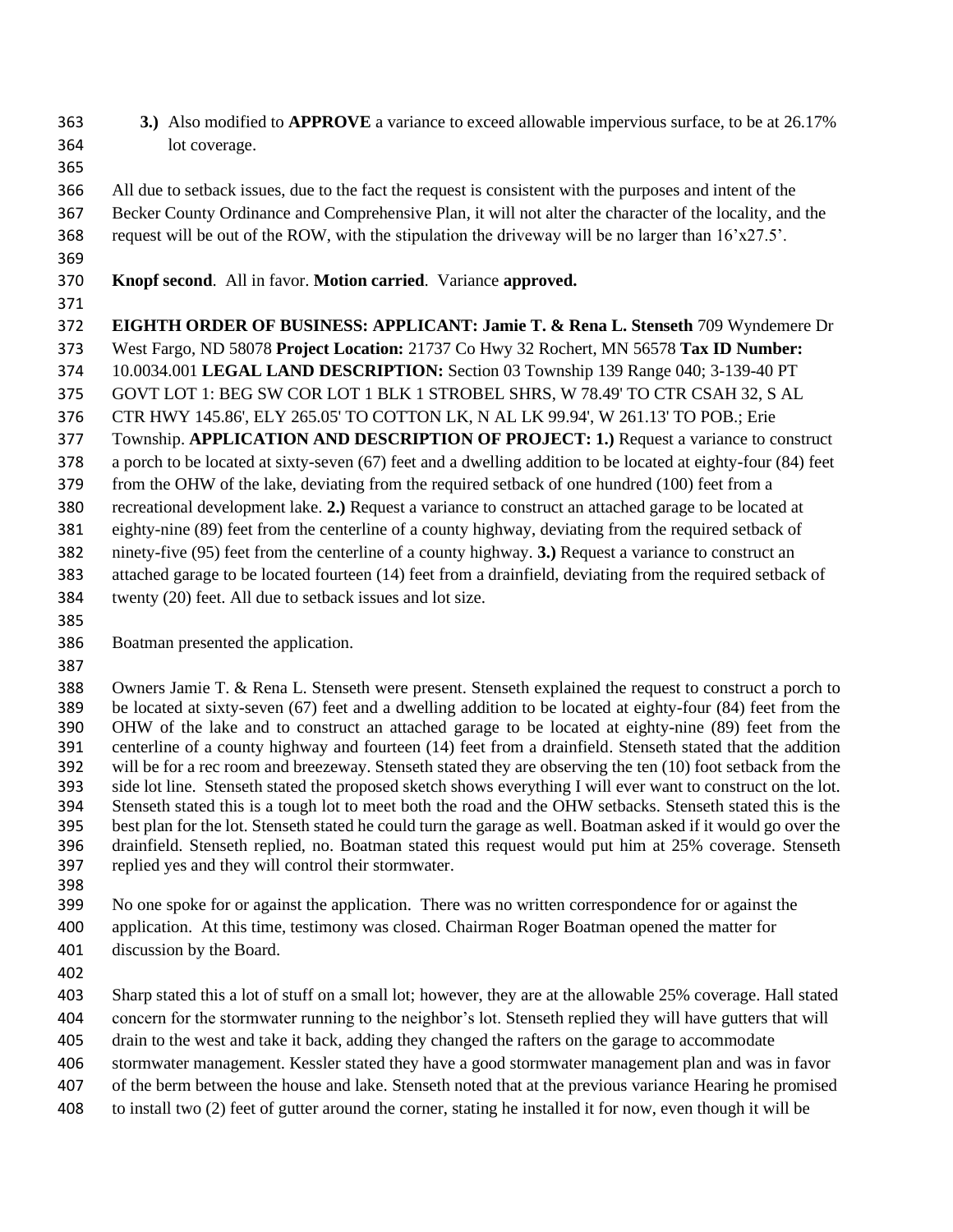- removed if this project is approved, because it was a part of the plan. Boatman stated it is a difficult
- driveway. Stenseth stated they plan to get everything in place and then properly deal with the stormwater.
- Stenseth noted there is an easement for that driveway. Stenseth added we want to be able to back out and
- pull out onto the road, it is a dangerous road so this is more concrete than we wanted originally.
- 
- **Motion:** Sharp made a motion to:
- **1.) Approve** a variance to construct a porch to be located at sixty-seven (67) feet and a dwelling addition to be located at eighty-four (84) feet from the OHW of the lake, deviating from the required setback of one hundred (100) feet from a recreational development lake.
- **2.) Approve** a variance to construct an attached garage to be located at eighty-nine (89) feet from the centerline of a county highway, deviating from the required setback of ninety-five (95) feet from the centerline of a county highway.
- **3.) Approve** a variance to construct an attached garage to be located fourteen (14) feet from a drainfield, deviating from the required setback of twenty (20) feet.
- All due to setback issues and lot size. All due to the fact it is a reasonable request, it fits within the
- essential character of the locality as there are neighbors that are as close or closer, and it is consistent with the purposes and intent of the Becker County Ordinance and Comprehensive Plan.
- 
- **Kessler second**. All in favor. **Motion carried**. Variance **approved.**
- 
- **NINTH ORDER OF BUSINESS: APPLICANT: Cody & Anna Wittrock** 7437 Country Hills Dr
- Bismarck, ND 58503 **Project Location:** 23593 Foxview Ln Detroit Lakes, MN 56501 **Tax ID Number:**
- 19.1544.000 **LEGAL LAND DESCRIPTION:** Section 07 Township 138 Range 041; OAK POINT 138
- 41; LOT 8 & PT GVT LOT 8: BEG MOST NLY COR LOT 7 TH NW 13.10' TO RD, TH NLY 66.44'
- TO N LN LOT 9,TH NE 12.29',TH SW 77.06' TO MOST NLY COR LOT 7 & POB AKA .018 ACRE;
- Lake View Township. **APPLICATION AND DESCRIPTION OF PROJECT:** Request a variance to
- construct a deck to be located at fifty-four (54) feet and a dwelling to be located at sixty-six (66) feet from
- 436 the OHW of the lake, deviating from the required setback of one hundred (100) feet from a recreational development lake, due to setback issues and lot size.
- 
- Boatman presented the application.
- 

 Owner Cody Wittrock was present. Wittrock explained the request to construct a deck to be located at fifty- four (54) feet and a dwelling to be located at sixty-six (66) feet from the OHW of the lake. Wittrock stated the original cabin burned down in January. Wittrock noted they have had five different plans drawn up and the best and flattest spot to rebuild is in the same location of the previous building, however it does not meet the current Ordinance requirements. Wittrock stated it will have a deep well and a year-round septic installed. Boatman asked where the septic will be located. Wittrock replied to the mound will be placed in the back part of the lot by the shed and the well up towards the front between the neighbor to the south. 

- Doll presented a letter about the request to the Board from the Pelican River Watershed. Letters are on file in the Becker County Zoning Office.
- **From:** PRWD Permit <prwdpermit@arvig.net>
- **Sent:** Thursday, October 14, 2021 8:51 AM
- **To:** Rachel D. Bartee [rachel.bartee@co.becker.mn.us](mailto:rachel.bartee@co.becker.mn.us)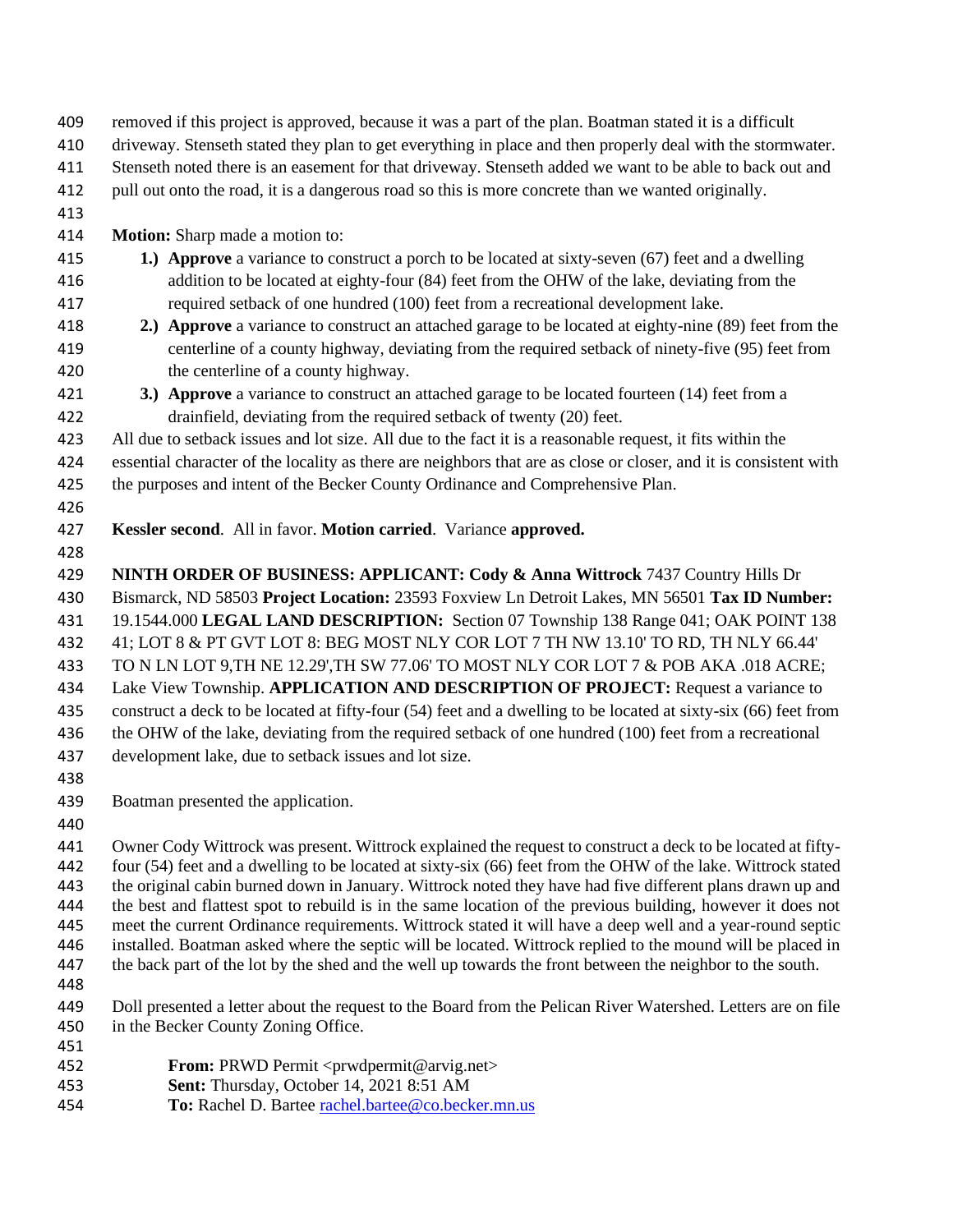**Cc:** Kyle P. Vareberg <kyle.vareberg@co.becker.mn.us>; 'Tera Guetter' [tera.guetter@arvig.net](mailto:tera.guetter@arvig.net) **Subject:** [EXTERNAL]Becker County Board of Adjustments Meeting for October 14, 2021 - PRWD Comments Good morning, PRWD has two comments on the Agenda for the October 14 Board of Adjustments meeting. Please forward the following comments to the Becker County Board of Adjustments members before the Thursday, October 14 meeting for their consideration. **Cody & Anna Wittrock-23593 Foxview Lane, Detroit Lakes.** Requesting to construct a deck to be located at fifty-four feet and dwelling to be located at sixty-six feet from the OHW of the lake, deviating from required setback of 100 feet from a recreational development lake. The proposed new structures will increase the impervious surface lot coverage (from 10.4 % to 18.7 % lot coverage) and the lot topography is adequate to meet the required setbacks (no bluffs, ravines, other structures, etc.) and would not require any variances. Thank you for the opportunity to provide comments. Sincerely, Gina Kemper-Water Resource Coordinator Tera Guetter-Administrator *Pelican River Watershed District* No one spoke for or against the application. There was no additional written correspondence for or against the application. At this time, testimony was closed. Chairman Roger Boatman opened the matter for discussion by the Board. **Motion:** Kessler made a motion to construct a deck to be located at fifty-four (54) feet and a dwelling to be located at sixty-six (66) feet from the OHW of the lake, deviating from the required setback of one hundred (100) feet from a recreational development lake, due to setback issues and lot size, due to the fact it is a reasonable request and makes good use of the land, it is consistent with the purposes and intent of the Becker County Ordinance and Comprehensive Plan, it is in line with the rest of the neighborhood maintaining the essential character of the locality. **King second**. All in favor. **Motion carried**. Variance **approved. TENTH ORDER OF BUSINESS: APPLICANT: Lynn Breitenfeldt RT ET AL** 47976 County Hwy 51 Perham, MN 56573 **Project Location:** 43289 218th St Osage, MN 56570 **Tax ID Number:**  33.0355.000 **LEGAL LAND DESCRIPTION:** Section 04 Township 139 Range 038; 3RD ADD TO PINES LOTS 17 & 18; Toad Lake Township. **APPLICATION AND DESCRIPTION OF PROJECT:**  Request a variance to construct a shed to be located at twenty (20) feet from the OHW of the lake, deviating from the required setback of one hundred (100) feet from a recreational development lake, due to setback issues. Boatman presented the application.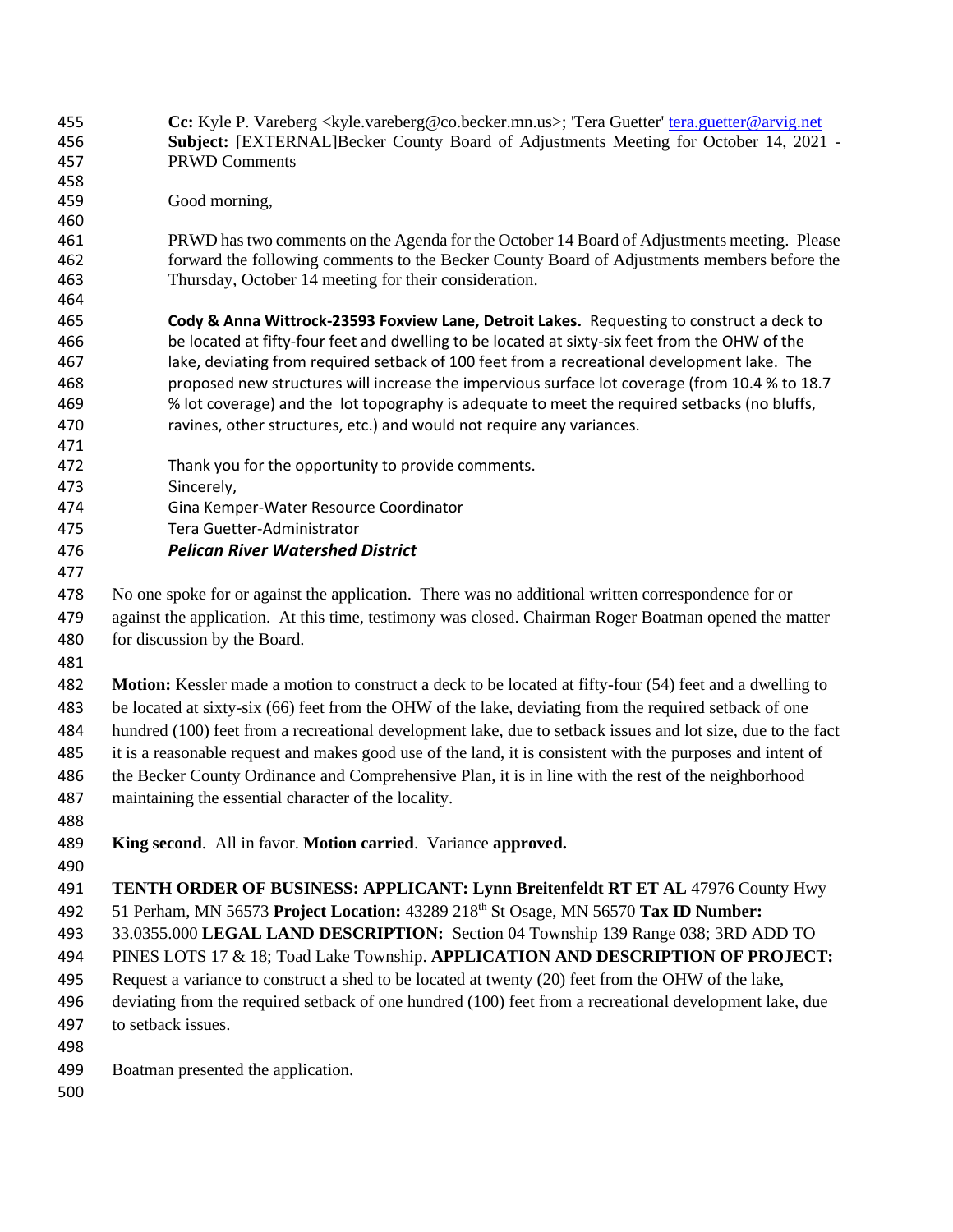Owners Lynn and Steve Breitenfeldt were present. Breitenfeldt explained the request to construct a shed to be located at twenty (20) feet from the OHW of the lake. Breitenfeldt stated they want to replace the 10'x12' shed. Sharp agreed the existing shed is in bad shape and needs to be replaced. Hall asked if they could move it back to be even with the house where it would not impede on the neighbors' views or move it onto the back lot across the road. Breitenfeldt replied they are not 100% sure of the lot line but believe that moving it back would only leave a narrow passageway and it would also require them to remove a tree. Hall stated per the aerial it appears there is room, however the Board would like the structure out of the SIZ and in harmony with the rest of the structures in the area. Breitenfeldt asked if they could get a survey. Doll noted they could table their request or place it where the Board allows for now and pay and request another variance in the spring once they get the survey. Bartee noted they could replace in the footprint per state statute.

No one spoke for or against the application. There was no written correspondence for or against the

- application. At this time, testimony was closed. Chairman Roger Boatman opened the matter for
- discussion by the Board.
- 

 **Motion:** Hall made a motion to **approve a variance as modified**, to construct a shed to be located no closer to the OHW than the southwest corner of the existing house, modified from the requested twenty (20) feet from the OHW of the lake, deviating from the required setback of one hundred (100) feet from a

recreational development lake, due to setback issues, all due to the fact it is consistent with the purposes

- and intent of the Becker County Ordinance and Comprehensive Plan, it is in harmony with the
- community and it will be an improvement to the lot.
- 

**Knopf second**. All in favor. **Motion carried**. Variance **approved.**

 **ELEVENTH ORDER OF BUSINESS: APPLICANT: Sarah A Merwin ET AL** 11434 Lake Eunice Rd Detroit Lakes, MN 56501 **Project Location:** TBD S Lake Eunice Rd Detroit Lakes, MN 56501 **Tax ID Number:** 17.0297.004 **LEGAL LAND DESCRIPTION:** Section 26 Township 138 Range 042; PT GOVT LOT 3 & PT NE1/4 SW1/4 & PT SE1/4 SW1/4: COMM NELY COR LOT 16 HANUSCH 1ST SUB TH E 953.07' TO CTR LN RD, TH SW 431.57' AL RD, WLY 27.46', SE 150.24', SELY 9.79', SE 51.76' TO POB; CONT SE 163.55' AL RD, S 247.33',SWLY 220.58' TO S LN GVT LOT 3,E 231.35',S 674.05', E 29.10' TO ST MARYS RD, TH N 140.70', NLY 406.52', TH NE 163.30', E 97.39', N 594.97', TH W 551.32' TO POB AKA TRACT C-2 REF: PT 17.0297.001 – 2008; Lake Eunice Township. **APPLICATION AND DESCRIPTION OF PROJECT: 1.)** Request a variance to construct a detached garage to be located at sixty (60) feet from the OHW of a tributary, deviating from the required setback of one hundred (100) feet from the OHW of a tributary, due to setback issues. **2.)** Request a variance to construct a detached garage to be located at eighteen (18) feet from a wetland, deviating from the required setback of fifty (50) feet from a wetland on a riparian lot. **3.)** Request a variance to construct a detached garage to be located at sixteen (16) feet from the road ROW, deviating from the required setback of 540 twenty (20) feet from the road ROW of dedicated public road.

- 
- Doll presented the application.
-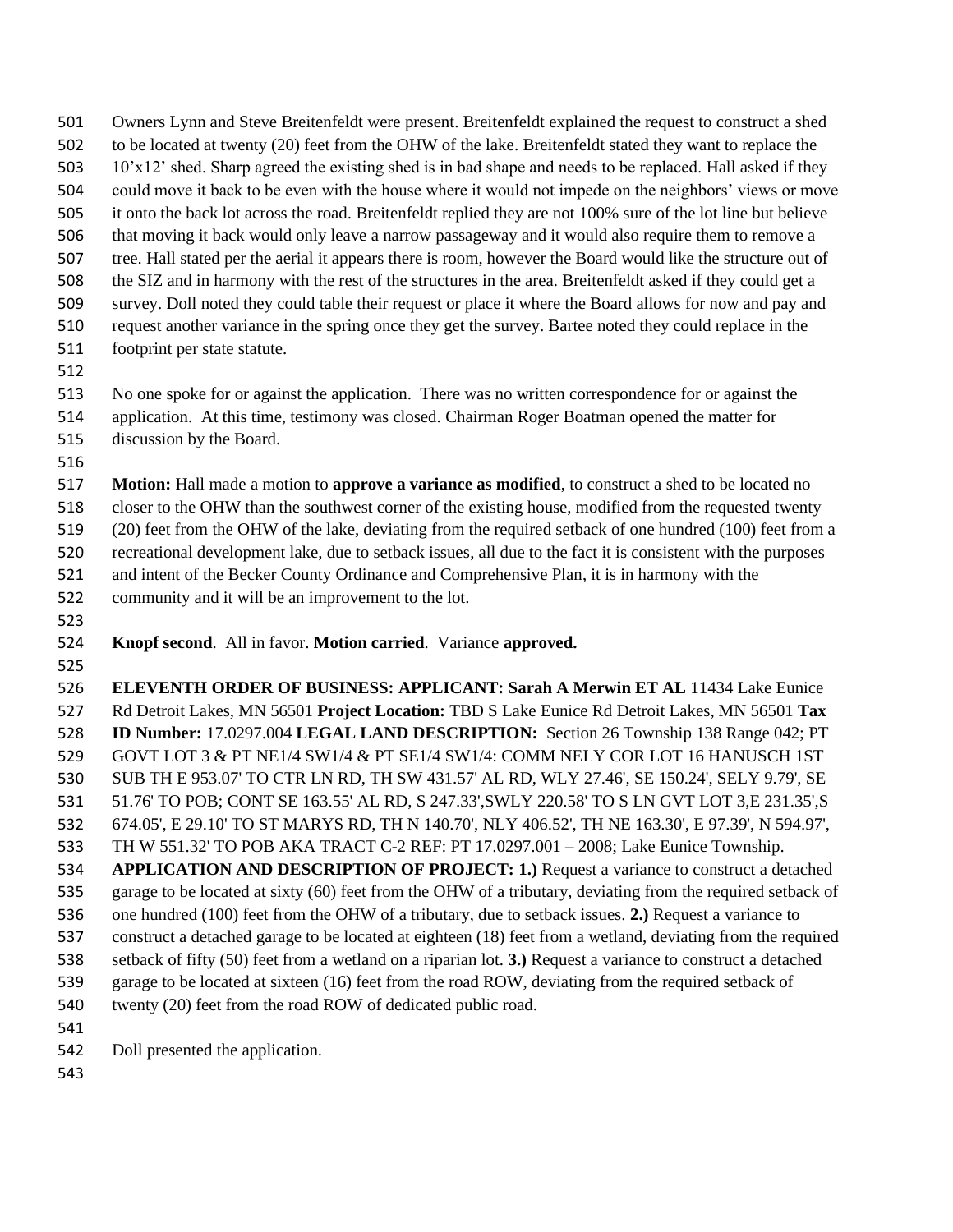Susan Kotte, mother to Sarah A Merwin, was present. Kotte explained the request a variance to construct a detached garage to be located at sixty (60) feet from the OHW of a tributary, a detached garage to be located at eighteen (18) feet from a wetland, and sixteen (16) feet from the road ROW. Hall stated the request is too close to the wetland and asked if the owner would move it closer towards the trailers. Kotte replied yes. Boatman stated it was all fill here at one time, unsettled ground. Kotte stated they are aware of that. Hall stated he was in favor of modifying the request to move it back seventeen (17) feet to the north, from the wetland towards the trailers and tributary. It would center the structure on the cleared off land. Hall added moving it back would eliminate the need for a variance from the ROW. Doll noted this would place it closer to the river, in the SIZ of the tributary. Doll clarified the request would be modified to place the structure at thirty-five (35) feet from a wetland and forty-three (43) feet from a tributary.

No one spoke for or against the application. There was no written correspondence for or against the

- application. At this time, testimony was closed. Chairman Roger Boatman opened the matter for discussion by the Board.
- 
- **Motion:** Kessler made a motion to:
- 1.) Deny the request to construct a detached garage to be located at sixteen (16) feet from the road ROW, deviating from the required setback of twenty (20) feet from the road ROW of dedicated public road.
- 2.) Approve a variance, as modified, to construct a detached garage to be located at forty-three (43) feet, modified from the requested sixty (60) feet, from the OHW of a tributary, deviating from the required setback of one hundred (100) feet from the OHW of a tributary.
- 3.) Approve a variance to construct a detached garage to be located at thirty-five (35) feet, modified from the requested eighteen (18) feet from a wetland, deviating from the required setback of fifty (50) feet from a wetland on a riparian lot.
- 

All due to lot size, due to the fact the lot is unique is constricted by both a tributary and wetland.

- 
- **Knopf second**. All in favor. **Motion carried**. Variance **approved as modified.**
- 

**TWELFTH ORDER OF BUSINESS: APPLICANT: Erik S. & Lisa M. Hopperstad 200 4th Ave N** 

- #309 Fargo, ND 58102 **Project Location:** 20709 Co Hwy 22 Detroit Lakes, MN 56501 **Tax ID**
- **Number:** 17.0768.000 & 17.0767.001 **LEGAL LAND DESCRIPTION: 17.0768.000:** Section 27
- Township 138 Range 042; ISTHMUS BEACH 2ND Block 001; LOT 2 & **17.0767.001**: Section 27
- Township 138 Range 042; ISTHMUS BEACH 2ND Block 001; E'LY 35' OF LOT 1; Lake Eunice
- Township. **APPLICATION AND DESCRIPTION OF PROJECT: 1.)** Request a variance to construct
- a deck and a dwelling with attached garage to be located at thirty-seven and a half (37.5) feet from the
- OHW of a lake, deviating from the required setback of seventy-five (75) feet from the OHW of a general
- development lake, due to setback issues. **2.)** Request a variance to construct a dwelling with attached
- garage to be located at eighteen (18) feet from the road ROW, deviating from the required setback of
- forty-five (45) feet from the ROW of dedicated county road. **3.)** Request a variance to be at 30.39% lot coverage, deviating from the allowed coverage of 25%, due to lot size.
- 
- 

Boatman presented the application.

 Owners Erik S. & Lisa M. Hopperstad were present. Hopperstad explained the request to 1.) Request a variance to construct a deck and a dwelling with attached garage to be located at thirty-seven and a half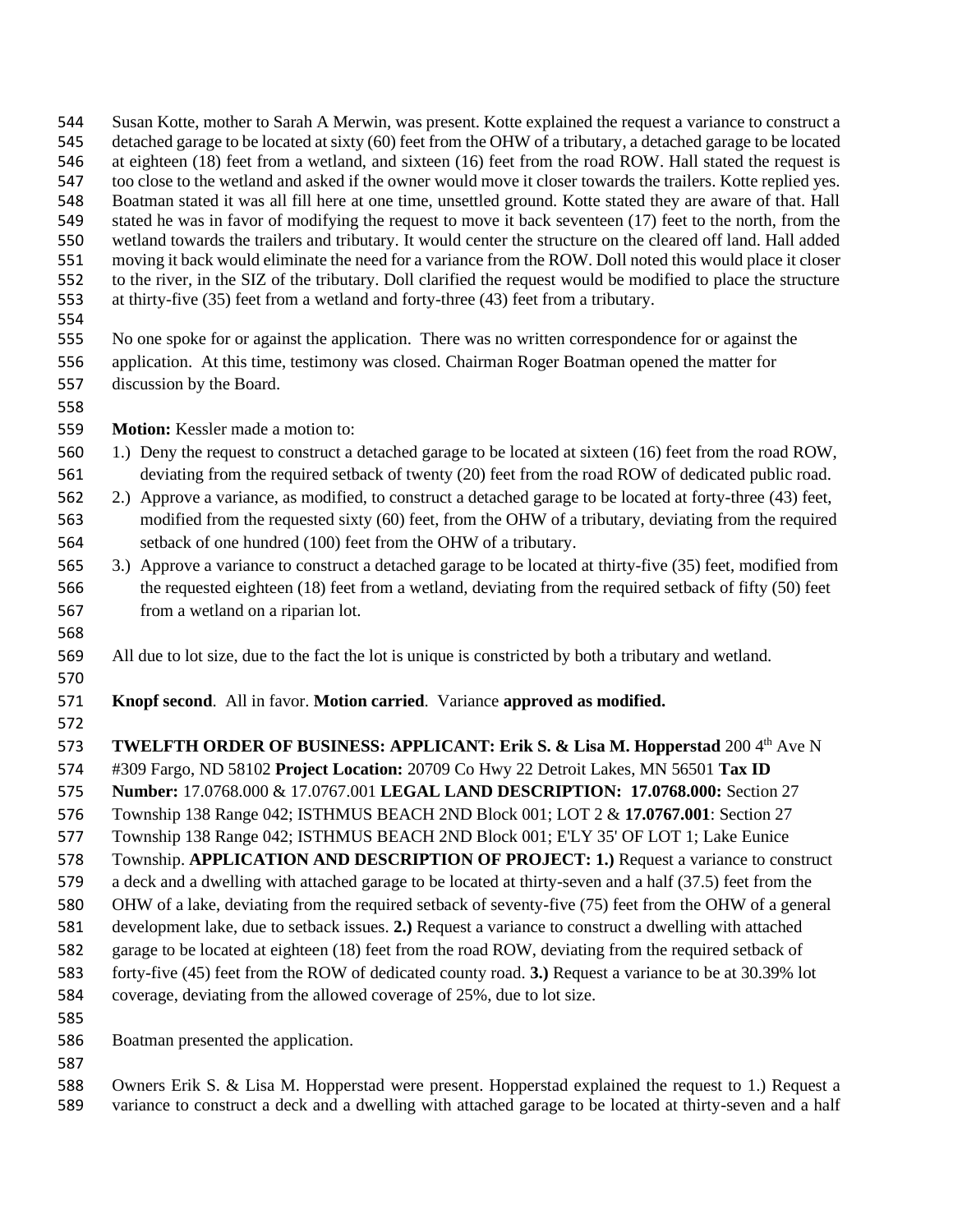(37.5) feet from the OHW of a lake, construct a dwelling with attached garage to be located at eighteen (18)

feet from the road ROW and to be at 30.39% lot coverage. Hopperstad stated they purchased the lot in 2018

- and would like to put their kids in school here and make it their year-round dwelling. Hopperstad stated
- they need a larger main level to accommodate wheelchair accessibility. Hopperstad stated they are working with BBH Architecture to make it functional. Hopperstad stated they are reducing the impervious coverage
- from 40% to 30.39%, pulling structures out of the SIZ, and we understand we must control our stormwater
- runoff.
- 

 Hall stated he was concerned there will be a family of six residing there year-round with no drainfield. Hopperstad stated there will be four members full time and one elderly member and we will have two 1,600 gallon holding tanks and are willing to incur the expenses related to maintaining them. Boatman said you have only had a small amount of time to experience the traffic of that road. Hopperstad stated they have been there for four seasons and the speed limit is 30mph. Boatman replied they go much faster than that. Boatman added you are on a non-conforming lot, and you are tying to stuff an awful lot on a small lot even at 30%. Boatman stated eighteen (18) feet from the ROW with the traffic on that road is a safety hazard. Boatman stated the Board did not measure the project to be located outside of the SIZ. Hopperstad stated it was hard to stake out. Boatman stated that is a lot of house for that lot, the ordinance allows you to be at 25% coverage. Hopperstad stated they are trying to improve it and reduce coverage by 10%.

 Kessler stated we must agree on these numbers, we did not get thirty-seven and a half (37.5) feet from the OHW during the tour. Hopperstad stated my architect measured it and we had Meadowland mark the OHW for us by placing a nail in a tree. Boatman stated Hopperstad could table the request and clearly mark the OHW for the Board to review. Lisa M. Hopperstad asked if that was the Boards only concern. Boatman stated they should lower the coverage. Lisa M. Hopperstad stated they are reducing it by 10%. Knopf replied you could reduce the size of the dwelling. Knopf added he felt they exaggerated the existing coverage, they included square footage for decking and landscaping in their calculation that normally is considered pervious. Doll noted the Ordinance considers it impervious due to the fact there is plastic under those features on this lot. Hall noted concern for pumping the septic and how the lot will handle parking and backing out onto a busy street. Hopperstad noted the proposed garage will be farther back than the existing garage making it safer.

- 
- Hopperstad requested to table the application until the November Hearing.
- 622<br>623

**THIRTEENTH ORDER OF BUSINESS: APPLICANT: Terrill K. & Karla M. Klein 4402 27th St** 

N. Unit 3 Fargo, ND 58102 **Project Location:** 41450 Co Rd 126 Detroit Lakes, MN 56501 **Tax ID** 

**Number:** 28.0206.000 **LEGAL LAND DESCRIPTION:** Section 30 Township 140 Range 038; PT

LOT 3, BEG 419.91' NW OF MOST WLY COR L1B1 GRANNER BCH TH NW 150' AL ROAD NE

160.14' TO LK SE AL LK TO PT NE OF BEG & SW 212.69' TO BEG; Shell Lake Township

**APPLICATION AND DESCRIPTION OF PROJECT:** Request a variance to construct a detached

- garage to be located at five (5) feet from the road right of way of a county highway, deviating from the
- required setback of forty-five (45) feet from the road ROW of a county highway, due to setback issues
- and lot size.
- 
- Boatman presented the application.
- 
- Owner Terrill K. Klein was present. Klein explained the request to construct a detached garage to be
- located at five (5) feet from the road right of way of a county highway. Hall stated Klein was at the
- Hearing in June and they agreed upon eleven (11) feet from the ROW, that was what was approved. Klein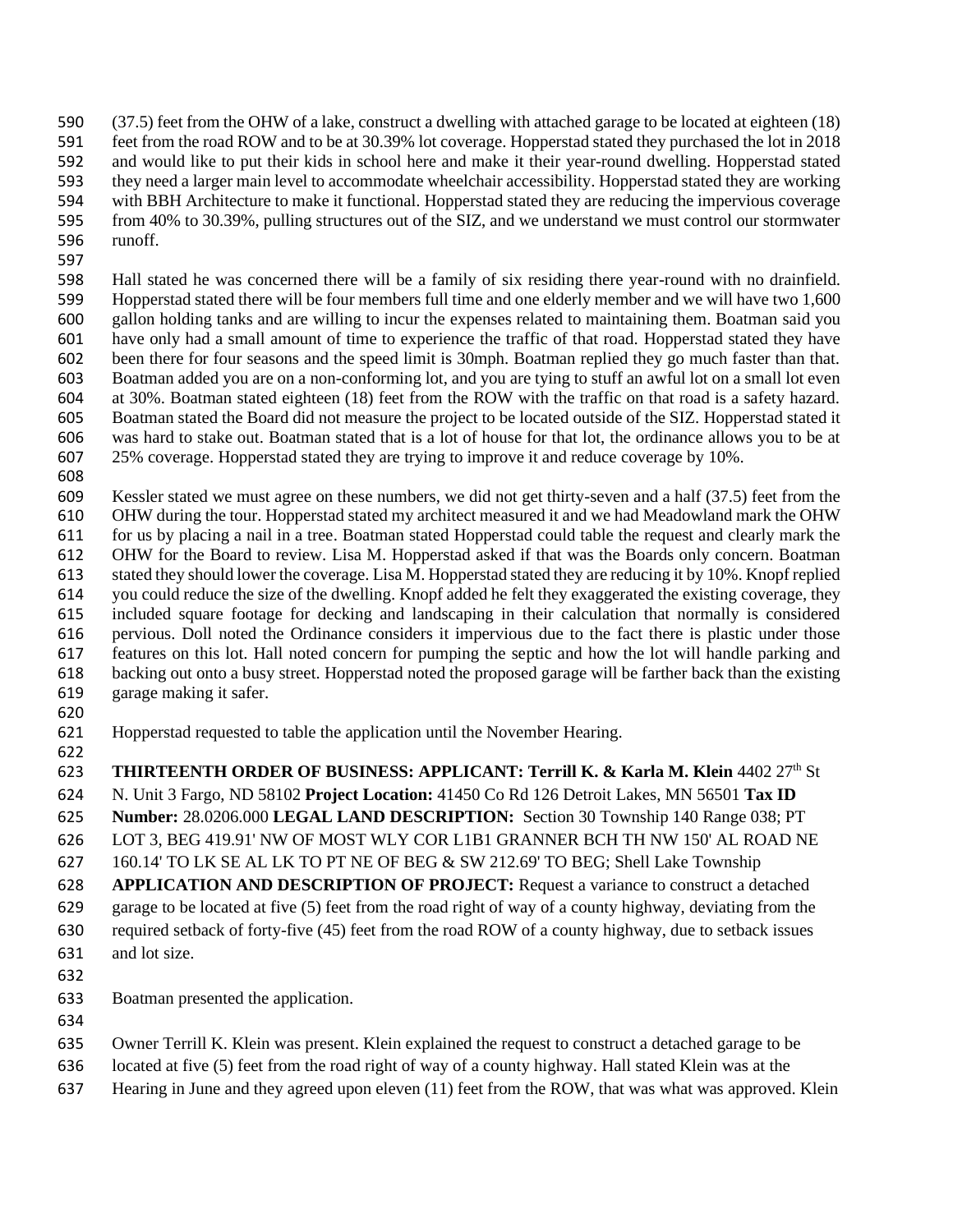- replied at eleven (11) feet the garage, at twenty-four (24) feet wide, would be almost on top of the
- drainfield. Klein added they would also have to remove lots of beautiful trees. Klein stated he was not
- going to cut down the trees but cut out the soffit around it. Hall stated the tree removal is not a concern to
- the Board when they have a drainfield and a public road to be concerned with, noting five (5) feet from
- the road ROW on a hill is too close. Hall asked Klein how much fill will have to be brought in. Klein
- replied I will use landscape fabric. Klein stated he could make the garage slightly smaller and be at nine (9) feet from the ROW. Boatman stated we all agreed on eleven (11) feet in June. Klein restated concern
- 
- for the drainfield setback. Hall stated when you are trying to cram that much stuff into a small space these are the issues that occur. Klein stated he could resize the garage. Hall replied, Klein can build a different
- size if it meets the previously agreed upon eleven (11) foot setback.
- 
- No one spoke for or against the application. There was no written correspondence for or against the application. At this time, testimony was closed. Chairman Roger Boatman opened the matter for discussion by the Board.
- 
- Sharp stated the required setback is forty-five (45) feet, adding he is ok with the previously approved eleven (11) feet. Sharp stated Kline can change the size of the building to fit that setback as he sees fit.
- **Motion:** Sharp made a motion to **Deny** a variance to construct a detached garage to be located at five (5) feet from the road right of way of a county highway, deviating from the required setback of forty-five
- (45) feet from the road ROW of a county highway, due to safety concerns.
- 
- **Hall second**. All in favor. **Motion carried**. Variance **Denied.**
- 

 **FORTEENTH ORDER OF BUSINESS: APPLICANT: Brock J. Webber** 26862 Co Hwy 32 Detroit Lakes, MN 56501 **Project Location:** 37334 Sunset Dr Ponsford, MN 56575 **Tax ID Number:** 12.0215.000 **LEGAL LAND DESCRIPTION:** Section 18 Township 142 Range 037; SCHILLERS SHORES Block 001 LOT 10; Forest Township. **APPLICATION AND DESCRIPTION OF PROJECT:** Request a variance to construct patio to be located at sixty-three (63) feet and a second patio to be located at sixty-seven (67) feet from the OHW of the lake, deviating from the required setback of one hundred (100) feet on a recreational development lake, due to topography and setback issues.

- 
- Boatman presented the application.
- 

 Owner contractor Wes Pare, from Lakes Area Landscaping was present. Pare explained the request to construct a patio to be located at sixty-three (63) feet and a second patio to be located at sixty-seven (67) feet from the OHW of the lake. Pare explained that there is no other flat place on the lot to create a seating area. Pare stated one area will have a table and chairs and the other will be for the kids at night to roast marshmallows and things. Kessler stated although it is a larger wooded lot, the house is long and cockeyed on the lot and then there is a hill and only two flat spots for seating areas on the lake side. Hall stated it is hard to say yes when it is physically only thirty (30) feet back from the lake, however the OHW is out thirty-four (34) feet into the lake.

 Doll presented a letter in favor of the request to the Board from Joel and Jane Schock, owners of parcel 12.0216.000 located at 37388 Sunset Dr Ponsford, MN 56575. Letters are on file in the Becker County

Zoning Office.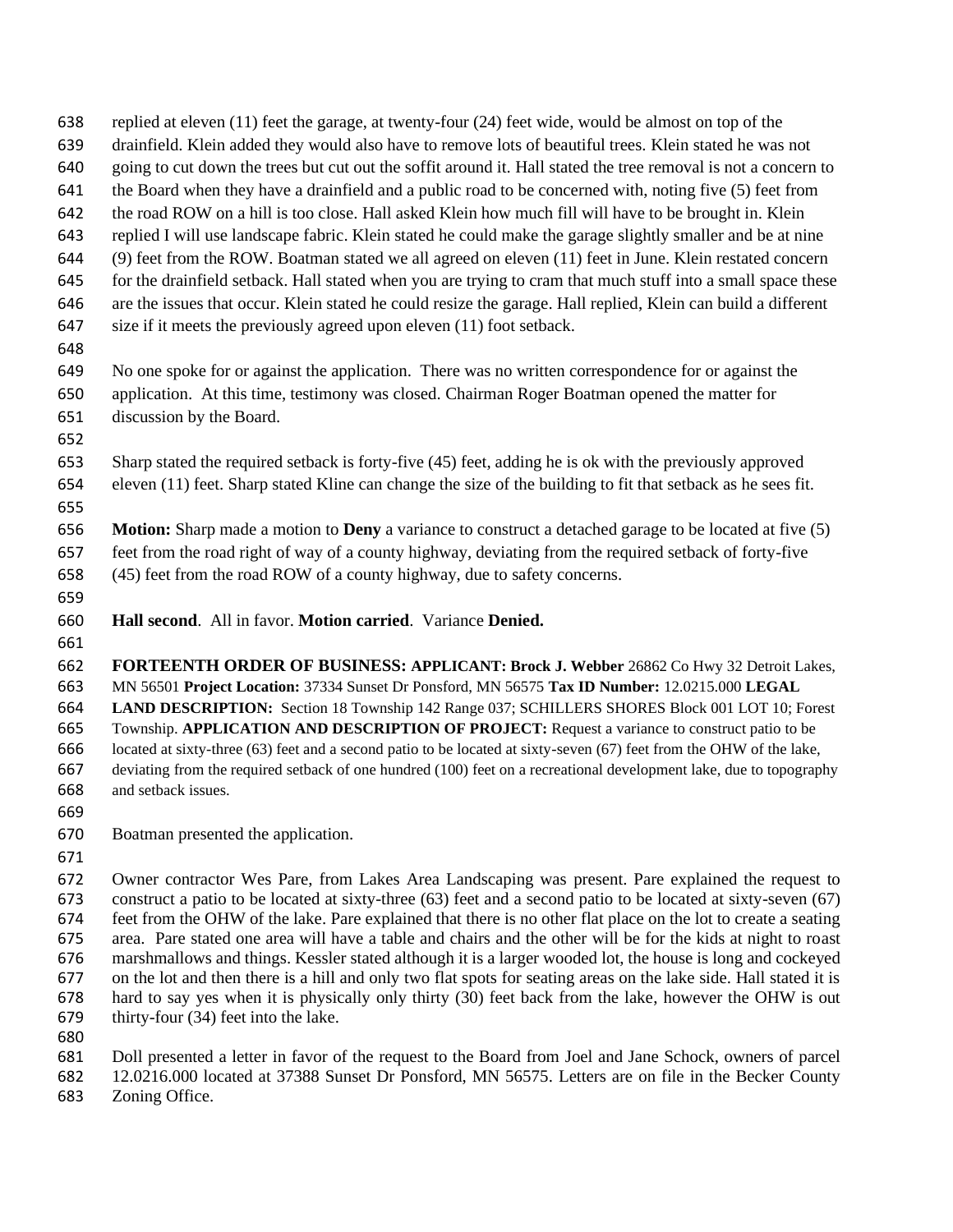From: Joel Schock <joelfs55@gmail.com> Sent: Monday, October 11, 2021 4:25 PM To: Rachel D. Bartee <rachel.bartee@co.becker.mn.us> Subject: [EXTERNAL]Project Location: 37334 Sunset Dr Ponsford, MN 56575

Board of Adjustment,

We own the adjacent property, 37388 Sunset Dr Ponsford, MN, to the proposed project at 37334 Sunset Dr Ponsford.MN. We are in favor of the proposed project and support the approval of the variance as requested.

Thank you,

Dr. Joel and Jane Schock

- 685<br>686 Doll presented a letter about the request to the Board from Rolf & Barb Christiansen, owners of parcel
- 687 12.0102.000 located at 37696 Sunset Dr Ponsford, MN 56575. Letters are on file in the Becker County
- 688 Zoning Office.
- 689

From: Christiansen <rbchristiansen@arvig.net> Sent: Thursday, October 14, 2021 10:40 AM To: Rachel D. Bartee <rachel.bartee@co.becker.mn.us> Subject: [EXTERNAL]BOA meeting tonight

To Becker County Board of Adjustments,

This letter is in regard to the Webber variance application at 37334 Sunset Drive, Ponsford, on Bad Medicine Lake. I am writing to the BOA committee to make sure they understand that Bad Medicine Lake has no inlets or outlets. I have lived on this lake since 1962 and the water levels have fluctuated greatly over the years. This property has a low slope to the shore and if the water were to go up several feet again, these patios may be very close or in the water.

Thank you for considering this and working with the property owners to see if other options are available.

Sincerely, **Barb Christiansen** 37696 Sunset Drive Ponsford, MN 56575

- 690<br>691 No one spoke for or against the application. There was no additional written correspondence for or
- 692 against the application. At this time, testimony was closed. Chairman Roger Boatman opened the matter 693 for discussion by the Board.
- 694

695 Kessler stated if the water comes up the worst that could happen is that the patios get covered up. Hall 696 agreed they are just flagstone, basically just rock.

697

- 698 **Motion:** Kessler made a motion to approve a variance to construct a patio to be located at sixty-three (63)
- 699 feet and a second patio to be located at sixty-seven (67) feet from the OHW of the lake, deviating from

684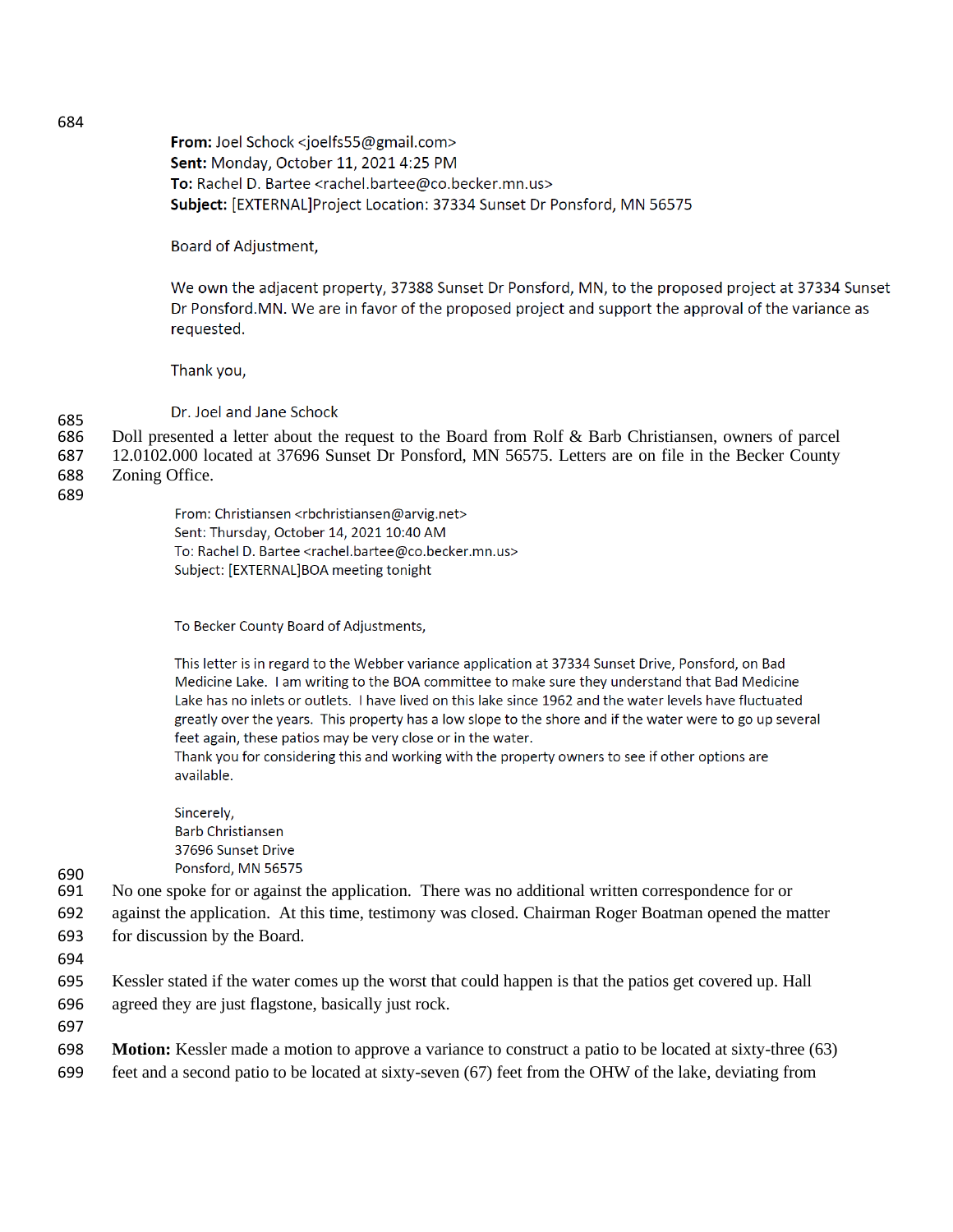the required setback of one hundred (100) feet on a recreational development lake, due to topography and setback issues, due to the fact it is a reasonable request.

## **King second**. All in favor. **Motion carried**. Variance **approved.**

 **FIFTENTH ORDER OF BUSINESS: APPLICANT: Michael J. & Sherry L. Williams** 11556 E Lake Eunice Rd Detroit Lakes, MN 56501 **Project Location:** 11543 E Lake Eunice Rd Detroit Lakes, MN 56501 **Tax ID Number:** 17.0297.003 **LEGAL LAND DESCRIPTION:** Section 26 Township 138 Range 042; PT GOVT LOT 3, PT NE1/4 SW1/4 & PT VAC ACCESS RD: COMM NELY COR LOT 16 HANUSCH 1ST ADDN TH E 112.58' TO POB; CONT E 665.92' TO POINT A, CONT E 174.57' TO CTR LN PUB RD, TH SW 431.57',WLY 175.32' TO NELY LN ACCESS RD, NW 56.29', NWLY 157.75', TH NW 49.82' TO POB; Lake Eunice Township. **APPLICATION AND DESCRIPTION OF PROJECT: 1)** Request a variance to construct a dwelling, deck and attached garage to be located at two (2) feet from the road right of way, deviating from the required setback of forty-five (45) feet from the road ROW of a dedicated public road, due to setback issues and lot size. **2.)** Request a variance to construct a dwelling, deck and attached garage to be located at six (6) feet from the rear property line, deviating from the required setback of forty (40) feet from the rear lot line for a dwelling related structure.

Boatman presented the application.

 Owner Michael J. Williams was present. Williams explained the request to construct a dwelling, deck and attached garage to be located at two (2) feet from the road right of way and six (6) feet from the rear property line. Williams stated they have an existing garage which they have a previous variance for, that we have outgrown. Williams stated they would like to rebuild in the same location with a slightly larger footprint to go over the existing concrete slab. Williams stated after they located the property pins, they realized they had less room than they initially thought putting them six (6) feet from the rear lot line, however there is a farm field to the north and the owner, Bob Lindblad is aware of the request and is in favor of the request. Williams stated although this is a 1.4 acre lot, it is a unique shape that narrows on my end, Williams noted he shares the property with another neighbor who also has a shed on the property. Hall asked Williams if Lindblad would sell him any of the land to the north. Williams replied he asked for a forty (40) foot strip so they could meet the rear property setback, however Lindblad stated it was not worth the trouble to him as it would cost more to survey it than it is worth.

 Hall asked if they could move it to the deeper part of the lot. Williams replied they would like to build it in the same location as he has a lake lot directly across from the existing shed. Williams stated the proposal will also have a loft area for the grandkids to hang out and they would like them to be close. Williams also noted there is fill down there so they would have to look closer at a location that would be suitable to build. Hall stated he was concerned about snow removal and the house being damaged. Williams stated they are following the same footprint of the existing building and have not had issues with snow removal with the existing building. Williams offered to remove the existing blue spruce if the Board thought it would help with site lines. Hall stated everything about this is bad. Williams offered to slide the structure over six (6) feet, making it eight (8) feet to the road ROW. King stated that still might create issues, we are considering the effects this request may have in the future. Boatman stated this is not a sound proposal, noting it could be placed on the wider part of the lot. Hall asked if the old building would be torn down. Williams replied they are selling it. Kessler stated there is more room to build on the other side of the lot. Williams replied he would still need a variance for the building but would come back next month with a new proposal.

## **Application was tabled by the applicant.**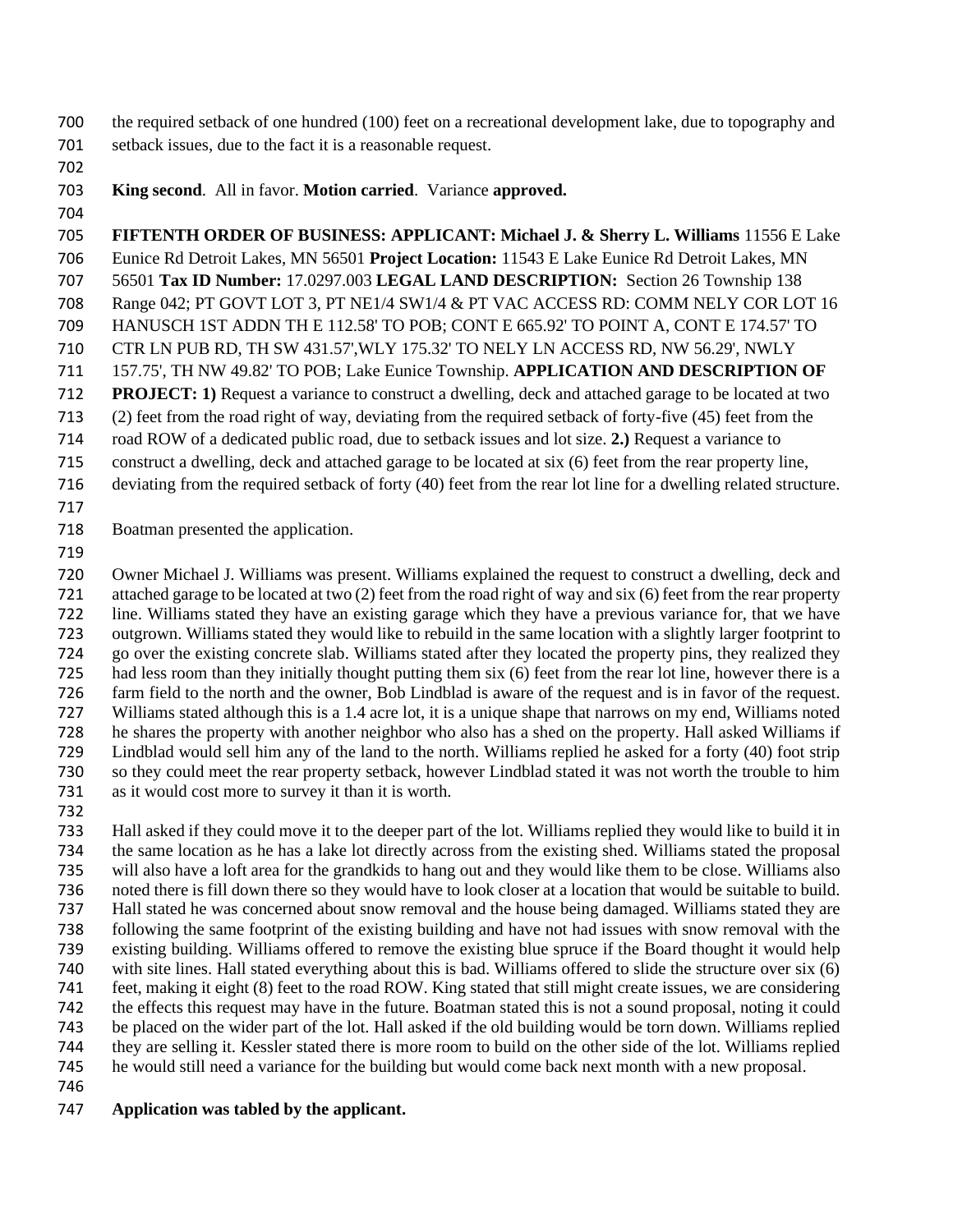**SIXTEENTH ORDER OF BUSINESS: APPLICANT: Nathan E. & Cynthia M. Danielson** 12682 Dorff Beach Rd Audubon, MN 56511 **Project Location:** 20104 S Twin Dr Frazee, MN 56544 **Tax ID Number:** 15.0149.004 **LEGAL LAND DESCRIPTION:** Section 13 Township 139 Range 039; 13-139- 39 PT GOVT LOT 1: COMM N QTR COR SEC 13, E 2592.5', SW 2010.24', NW 5.16' TO POB; NE 106.41' TO CTR RD, N & W AL RD 940.43', SLY 1198', S 126.29', SLY 43.67', SW 44.8', S 124.81' TO S TWIN LK, S AL LK 535.51', E 181.96', N 171.61', NE 430.18' TO POB. INCL TRACT C, E.; Height of Land Township. **APPLICATION AND DESCRIPTION OF PROJECT:** Request a variance to construct a three-season porch to be located at seventy-six (76) feet from the OHW of the lake, deviating from the required setback of one hundred (100) feet from a recreational development lake, due to setback issues. Boatman presented the application. Owner Nathan Danielson was present. Danielson explained the request to construct a 12'x12' three-season porch to be located at seventy-six (76) feet from the OHW of the lake. No one spoke for or against the application. There was no written correspondence for or against the application. At this time, testimony was closed. Chairman Roger Boatman opened the matter for discussion by the Board. **Motion:** Sharp made a motion to approve a variance to construct a three-season porch to be located at seventy-six (76) feet from the OHW of the lake, deviating from the required setback of one hundred (100) feet from a recreational development lake, due to setback issues, due to the fact that it is a reasonable request, the porch will be in line with and will be no closer to the lake than the existing structure, the impervious is low and will remain low and it is consistent with intent of the ordinance and the Becker County comprehensive plan. **King second**. All in favor. **Motion carried**. Variance **approved. SEVENTEENTH ORDER OF BUSINESS: APPLICANT: Thomas J. & Gyda Anderson** 1926 21st Ave S Moorhead, MN 56560 **Project Location:** 15090 Summer Island Rd Lake Park, MN 56554 **Tax ID Number:** 17.1208.000 **LEGAL LAND DESCRIPTION:** Section 06 Township 138 Range 042; SUMMER ISLAND 138 42 Block 004; LOT 16; Lake Eunice Township. **APPLICATION AND DESCRIPTION OF PROJECT:** Request a variance to construct a deck to be located at fifty-one (51) feet and a dwelling and attached garage to be located at sixty (60) feet from the lake, deviating from the required setback of one hundred (100) feet from the Ordinary High Water (OHW) mark of a recreational development lake, due to setback issues. Boatman presented the application. Owners Thomas J. & Gyda Anderson were present along with their contractor Todd Nelson. Nelson explained the request to construct a deck to be located at fifty-one (51) feet and a dwelling and attached garage to be located at sixty (60) feet from the lake. Nelson stated there is currently an older double wide

trailer on the lot and a shed by the lake, all that will be removed and replaced. Nelson stated they included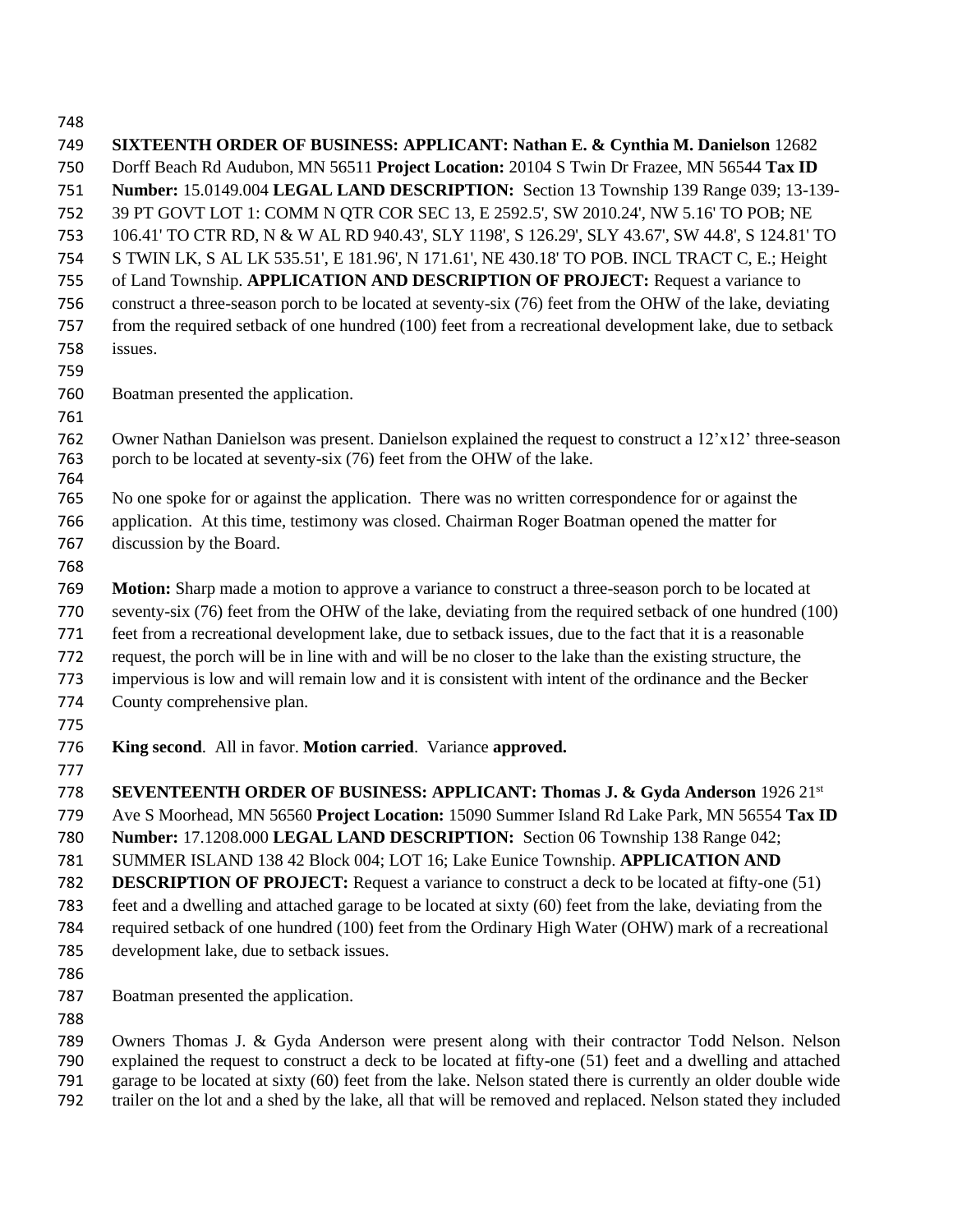- a stormwater management plan in their request. Nelson noted the request will be outside of the SIZ. Nelson stated they need to leave room on the roadside of the lot for the new holding tank and drainfield and did not want to encroach on that.
- 

 Hall asked what the side setback is. Nelson stated six (6) feet from either side. Hall stated it looks close. Nelson replied the pins were recently located by a surveyor. Hall asked if they could move closer to the road. Doll replied with permission from the township they can encroach on the road ROW with the septic. Hall stated the request sticks out compared to the neighboring properties, your request would be closer to the lake. Boatman stated the point of the deck would be in front of the stringline. Nelson asked where the 802 Board would like them to be. Hall noted move it all back fourteen (14) feet, that would fall in line with the neighboring lots and leave you enough space for parking.

## **Application was tabled by the applicant.**

 **EIGHTEENTH ORDER OF BUSINESS: APPLICANT: Big Toad LLC** PO Box 10248 Bozeman, MT 59719 **Project Location:** 21752 Bayview Rd Osage, MN 56570 **Tax ID Number:** 33.0279.302 **LEGAL LAND DESCRIPTION:** Section 04 Township 139 Range 038; BAY VIEW 139 38 Block 001; LOT 2; Toad Lake Township. **APPLICATION AND DESCRIPTION OF PROJECT:** Request a variance to construct a pole building to be located at twenty (20) feet from a wetland, deviating from the

required setback of fifty (50) feet from a wetland on a riparian lot, due to setback issues and lot size.

- 
- Boatman presented the application.
- 

 Ben Hass was present to represent Big Toad LLC. Hass explained the request to construct a pole building to be located at twenty (20) feet from a wetland. Hall asked if they would like to place it in the same location 818 as it was before the fire. Hass replied yes. Hall stated he was in favor of the request as the grading and fill is already completed.

No one spoke for or against the application. There was no written correspondence for or against the

application. At this time, testimony was closed. Chairman Roger Boatman opened the matter for

- discussion by the Board.
- 

**Motion:** Hall made a motion to **approve** a variance to construct a pole building to be located at twenty

826 (20) feet from a wetland, deviating from the required setback of fifty (50) feet from a wetland on a

riparian lot, due to setback issues and lot size, due to the fact it is a reasonable request.

- 
- **King second**. All in favor. **Motion carried**. Variance **approved.**
- 

 **NINETEENTH ORDER OF BUSINESS: Informational Meeting.** The next informational meeting is 832 scheduled for Wednesday, November 10<sup>th</sup>, 2021, at 8:00 a.m. in the 3rd Floor Zoning Meeting Room of the Original Courthouse.

- 
- The Board was all in favor of appointing Craig Hall as the Board of Adjustment Member to serve on the
- Planning Commission.
-